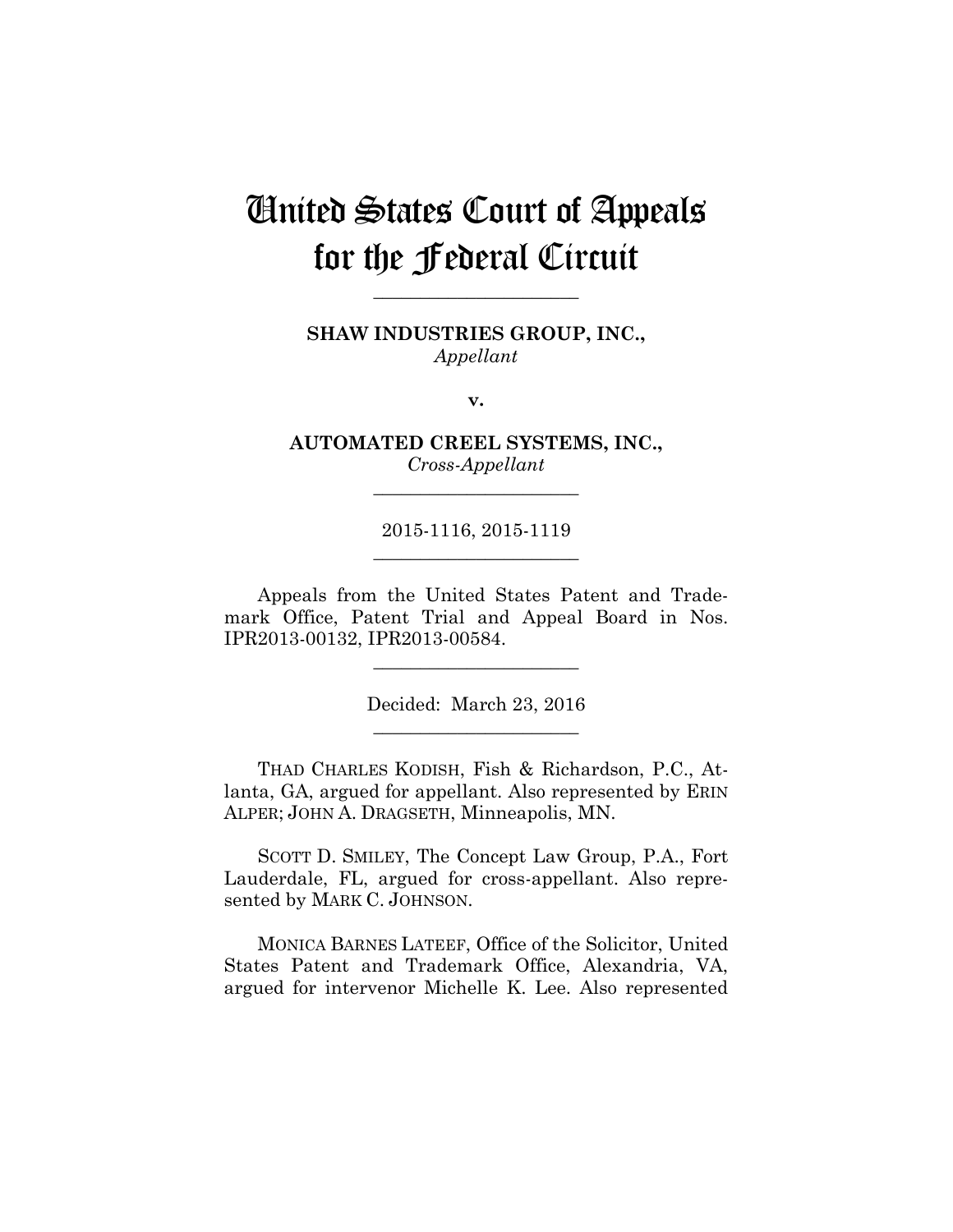by NATHAN K. KELLEY, SCOTT WEIDENFELLER, WILLIAM LAMARCA.

**\_\_\_\_\_\_\_\_\_\_\_\_\_\_\_\_\_\_\_\_\_\_** 

Before MOORE, REYNA, and WALLACH, *Circuit Judges.*

Opinion for the court filed by *Circuit Judge* MOORE.

# Opinion concurring specially in the judgment filed by *Circuit Judge* REYNA.

# MOORE, *Circuit Judge*.

Shaw Industries Group, Inc. appeals from the United States Patent and Trademark Office's ("PTO") Patent Trial and Appeal Board's ("Board") final written decision in consolidated inter partes reviews ("IPR") of claims 1–21 of U.S. Patent No. 7,806,360. Shaw also petitions for writ of mandamus. Automated Creel Systems ("ACS") crossappeals. We affirm-in-part, vacate-in-part, and remand. We deny Shaw's petition for writ.

### **BACKGROUND**

ACS is the owner of the '360 patent, which relates to "creels" for supplying yarn and other stranded materials to a manufacturing process. '360 patent, col. 1, ll. 14–17. An exemplary creel supply system of the patent comprises creel magazines with a stationary frame and two movable carts. *Id.* at figs. 1, 12; col. 3, ll. 18–19, 59–61. The carts carry multiple levels of spools (or packages) of stranded material that can be routed using guides. *Id.* at col. 3, ll. 62–63. Continuous runtime can be achieved by (1) tying the material from various packages together, and (2) replenishing empty packages on one cart while packages on the opposite cart are used. *Id.* at col. 8, ll. 32–41; col. 9, l. 64 to col. 10, l. 16; col. 11, l. 1 to col. 12, l. 16.

Claims  $1-5$ ,  $8-12$ ,  $14$ ,  $19$ , and  $20$  ("the non-interposing claims") involve creel magazines with two packages of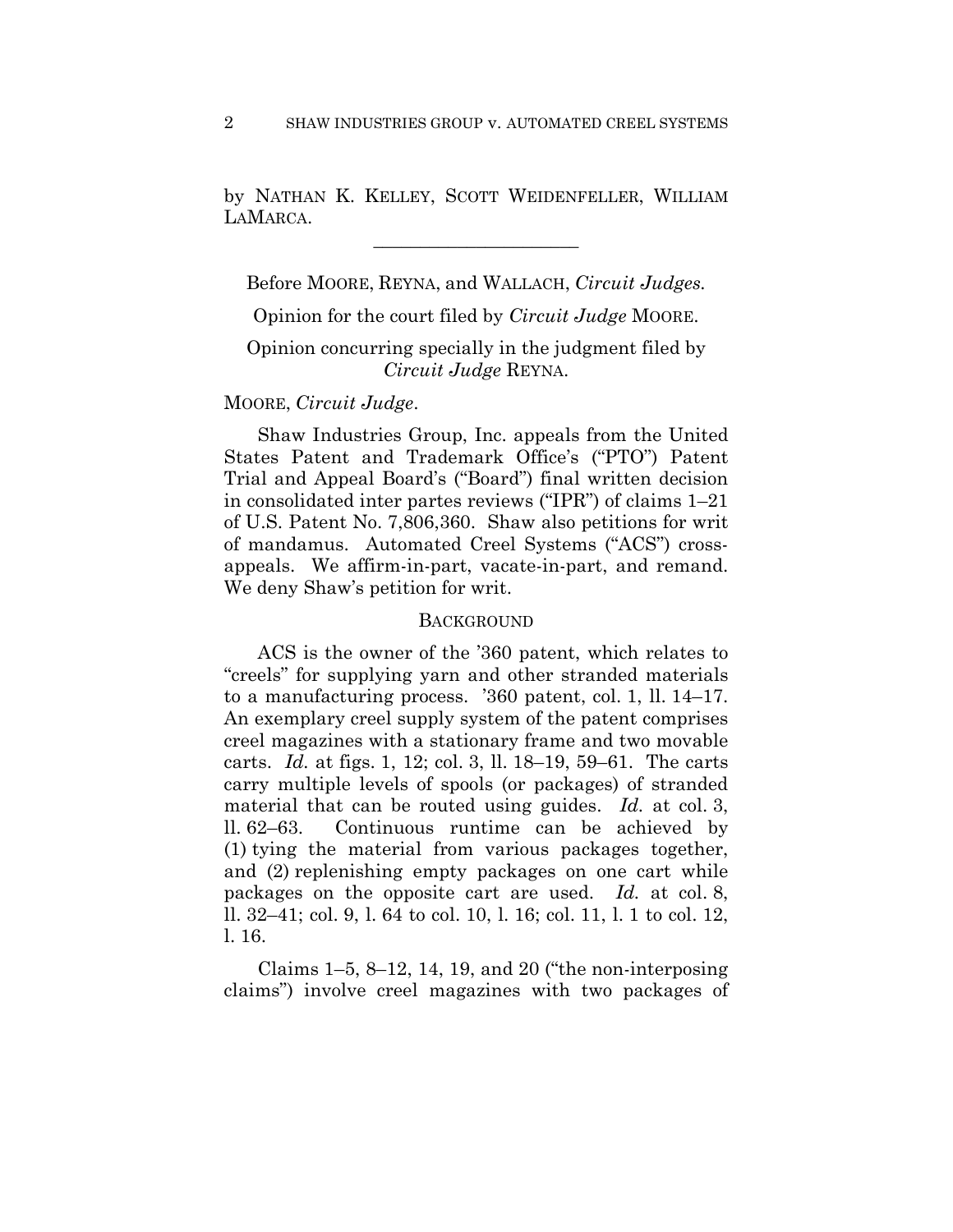stranded material at each level. They allow for transfer of stranded material from one package to another across the frame. For example, claim 5 recites:

5. A creel magazine for feeding stranded material to a manufacturing process comprising:

a magazine having a stationary magazine frame comprising a common guide for said stranded material;

a first and a second removable cartridge positioned adjacent said magazine frame on respective opposite sides of said magazine frame,

said first removable cartridge having at least one support arm supporting an active package of stranded material thereon;

said second removable cartridge having at least one support arm supporting a ready package of stranded material thereon wherein a trailing end of said stranded material carried by said active package is connected to a leading end of said stranded material carried by said ready package;

wherein said common guide is an annular turning surface and said stranded material is sequentially fed to said common guide from said active package then from said ready package.

Claims 6, 7, 13, 15–18, and 21 ("the interposing claims") involve creel magazines with more than two packages of stranded material at each level. They allow for transfer of stranded material from one package to another across the frame (like the non-interposing claims), as well as on the same side of the frame. For example, claim 6 recites: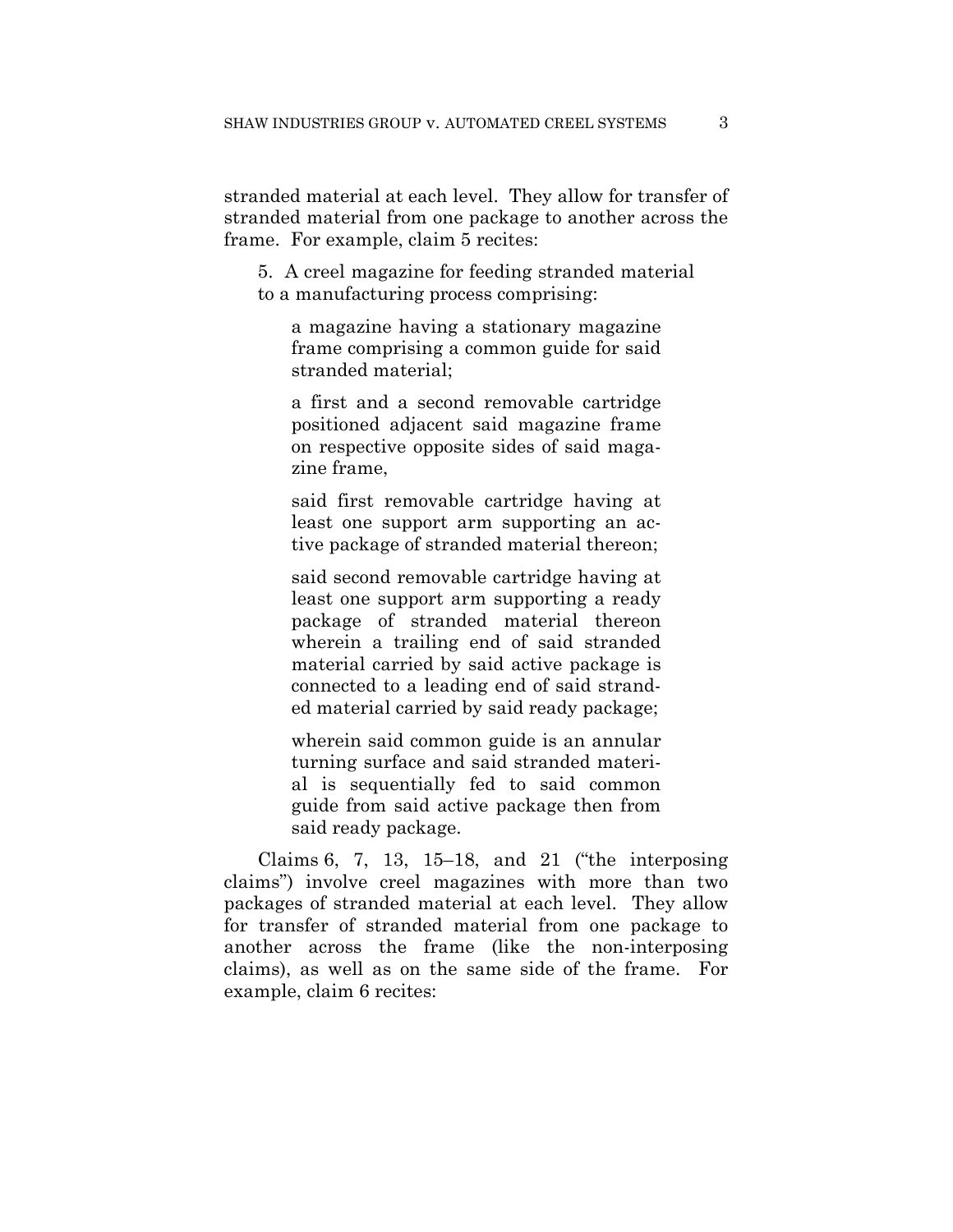6. The creel magazine of claim **5**, further comprising an additional support arm supported adjacent to said at least one support arm for supporting an additional ready package on said removable cartridge, to be selectively interposed between said active package and said ready package on said second removable cartridge to feed said stranded material.

In February 2012, ACS sued Shaw for infringement of the '360 patent in the U.S. District Court for the Northern District of Georgia. *Automated Creel Sys., Inc. v. Shaw Indus. Grp., Inc.*, No. 1:12-cv-00424-RWS (N.D. Ga. 2012). ACS voluntarily dismissed the suit without prejudice. Within one year of service of the complaint, *see* 35 U.S.C. § 315(b), Shaw petitioned for IPR of all twenty-one of the '360 patent claims. Shaw proposed fifteen grounds of rejection. Most of the grounds were directed to the noninterposing claims. There were only three grounds directed at the interposing claims: (1) ground 3, alleging that all of the interposing claims would have been obvious over German Patent Application Publication DE 3429153 A1 ("Munnekehoff") in view of U.S. Patent No. 5,624,082 ("Ligon"); (2) ground 8, alleging that all of the interposing claims would have been obvious over German Patent DE 7413531 ("Barmag") in view of Ligon; and (3) ground 11, alleging that all of the interposing claims were anticipated by U.S. Patent No. 4,515,328 ("Payne") ("the Payne-based ground"). The Board instituted IPR on all claims except claim 4.1 It did not, however, institute IPR on all fifteen grounds argued by Shaw. With regard to the interposing claims, the Board instituted IPR on the grounds that these claims would have been

<sup>&</sup>lt;sup>1</sup> The Board held that Shaw did not demonstrate a reasonable likelihood of prevailing on its grounds with regard to claim 4.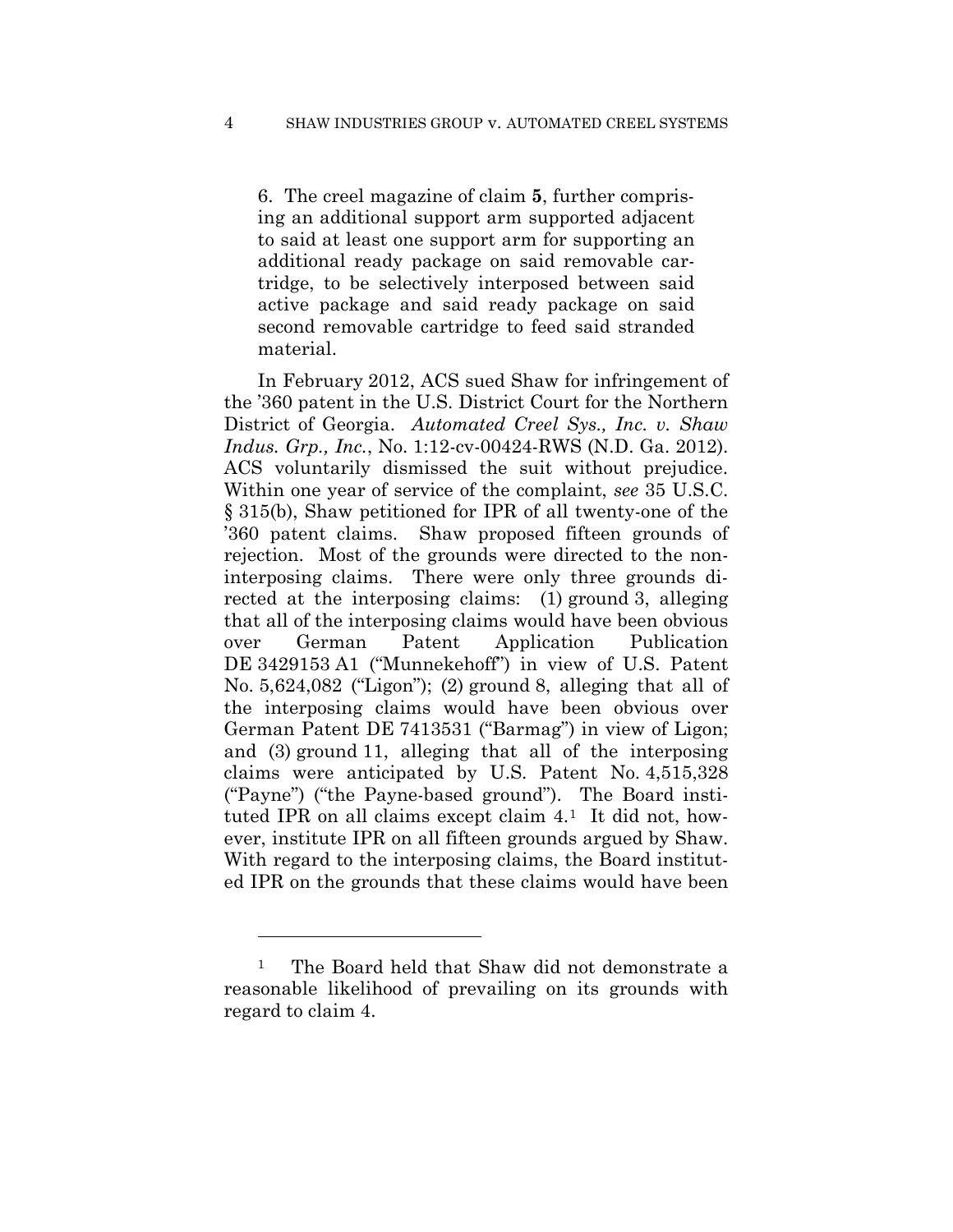obvious over Munnekehoff or Barmag in view of Ligon (grounds 3 and 8, respectively). *Shaw Indus. Grp., Inc. v. Automated Creel Sys., Inc.*, No. IPR2013-00132, 2013 WL 8563792 (P.T.A.B. July 25, 2013) ("First Institution Decision"). The Board denied Shaw's petition on the Payne-based ground. The Board explained that the Payne-based ground was "denied as redundant in light of [its] determination that there is a reasonable likelihood that the challenged claims are unpatentable based on the grounds of unpatentability on which we institute an *inter partes* review." *Id.* at \*20 (citing 37 C.F.R. § 42.108). There were no substantive determinations of the Paynebased ground in the Board decision.

In September 2013 (over one year after service of the complaint), Shaw filed a second petition, requesting IPR of claim 4. The Board instituted IPR based on two of the six grounds proposed by Shaw—alleged obviousness over Munnekehoff in view of U.S. Patent No. 4,572,458 ("Bluhm") (ground 3) and alleged obviousness over Barmag in view of Bluhm (ground 6). *Shaw Indus. Grp., Inc. v. Automated Creel Sys., Inc.*, No. IPR2013-00584, 2013 WL 8595536 (P.T.A.B. Dec. 31, 2013) ("Second Institution Decision"). It denied the other proposed grounds, writing that it "exercise[d] [its] discretion under 37 C.F.R. § 42.108 to institute an *inter partes* review based solely on the asserted grounds directed to combinations with Bluhm and deny the remaining grounds as redundant." *Id.* at \*12–13. It rejected ACS's argument that 35 U.S.C. § 315(b) precluded it from instituting IPR. It determined that because ACS had voluntarily dismissed the suit without prejudice, it "nullifie[d] the effect of the alleged service of the complaint on Petitioner." *Id.* at \*6.

The two IPRs proceeded in parallel. The Board then consolidated them and issued one final written decision, concluding that Shaw (1) had not shown by a preponderance of the evidence that the interposing claims were unpatentable based on the instituted grounds, and (2) had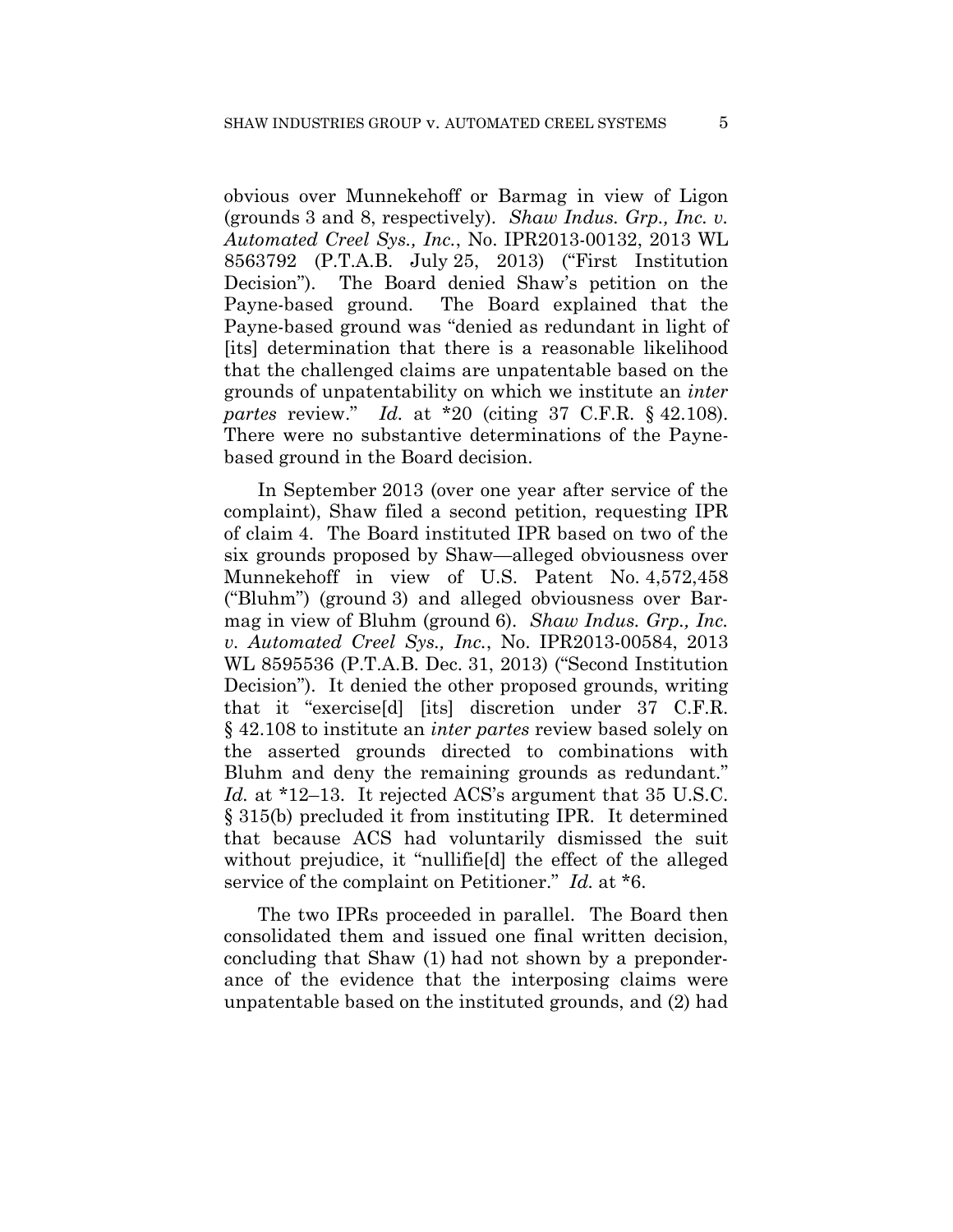shown by a preponderance of the evidence that the noninterposing claims (including claim 4) were unpatentable based on the instituted grounds. *Shaw Indus. Group, Inc. v. Automated Creel Sys., Inc.*, Nos. IPR2013-00132, IPR2013-00584, 2014 WL 3725531 (P.T.A.B. July 24, 2014) ("Final Decision"). Shaw appeals as to the interposing claims and ACS appeals as to claim 4. The PTO submitted a brief ("PTO Br.") and presented oral argument as intervenor. *See* 35 U.S.C. § 143.

#### **DISCUSSION**

#### I. SHAW'S APPEAL AND PETITION FOR WRIT

### A

Under 28 U.S.C. § 1295(a)(4), we have jurisdiction to review the Board's final written decisions in IPRs. *St. Jude Med., Cardiology Div., Inc. v. Volcano Corp.*, 749 F.3d 1373, 1376 (Fed. Cir. 2014); *see also* 35 U.S.C. § 141(c) ("A party to an inter partes review who is dissatisfied with the final written decision of the Patent Trial and Appeal Board under section 318(a) or 328(a) may appeal the Board's decision only to the United States Court of Appeals for the Federal Circuit."); *id.* § 319 ("A party dissatisfied with the final written decision of the Patent Trial and Appeal Board under section 318(a) may appeal the decision pursuant to sections 141 through 144."). We lack jurisdiction, however, to review the Board's decisions instituting or denying IPR. *St. Jude*, 749 F.3d at 1376; *see also* 35 U.S.C. § 314(d) ("The determination by the Director whether to institute an inter partes review under this section shall be final and nonappealable."). This is true regardless of whether the Board has issued a final written decision. *In re Cuozzo Speed Techs., LLC*, 793 F.3d 1268, 1273 (Fed. Cir. 2015), *cert. granted sub nom. Cuozzo Speed Techs., LLC v. Lee*, 136 S. Ct. 890 (U.S. Jan. 15, 2016) (No. 15-446).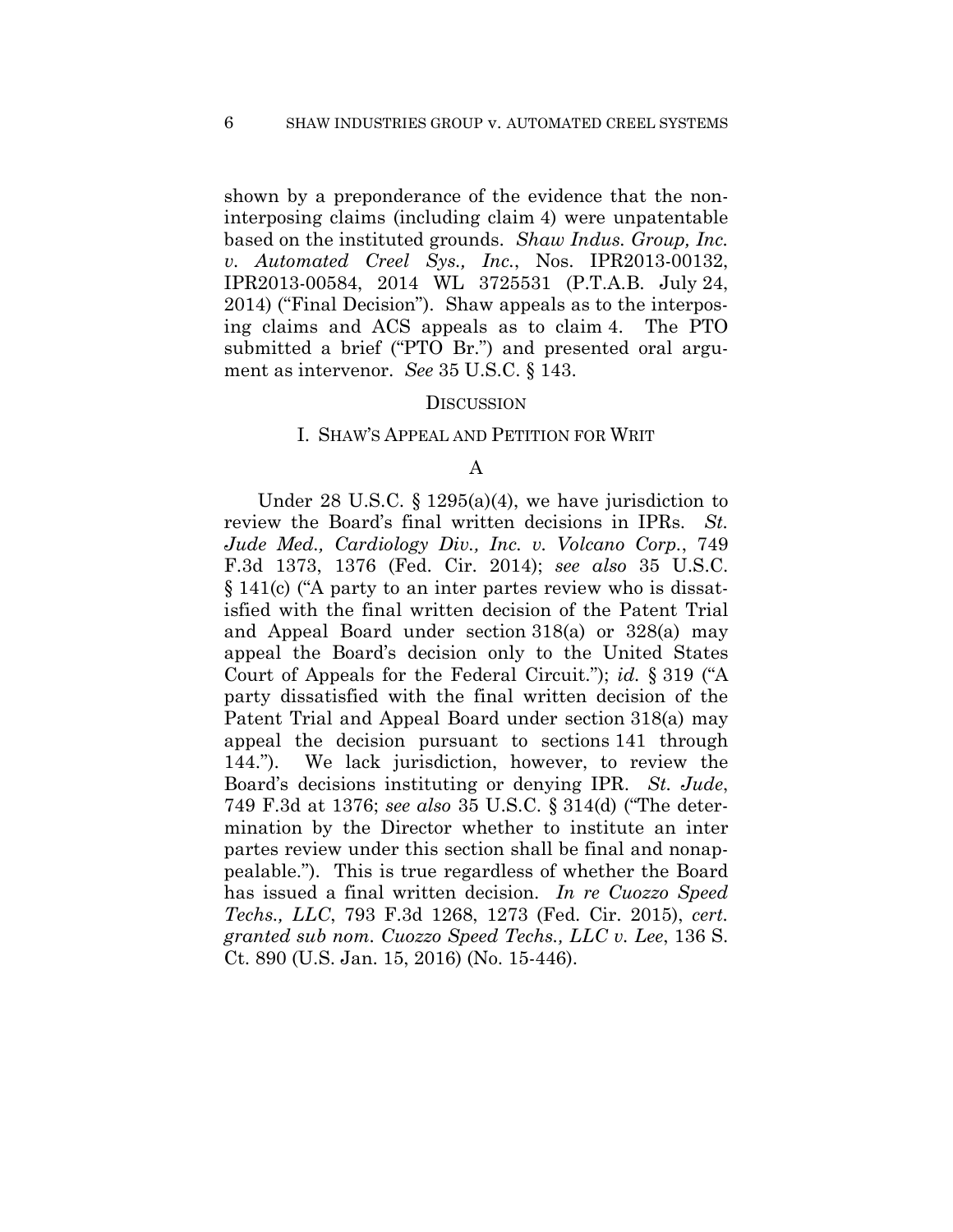Shaw argues we have jurisdiction to review the Board's final written decision, including its decision not to consider the Payne-based ground as redundant. Appellant's Opening Br. 58. It argues that § 314(d) is inapplicable because it is not seeking review of the Board's institution decision, but rather asking us "to review the Board's authority, and correctness in exercising the same, in deeming a subset of asserted grounds redundant of instituted grounds." Appellant's Reply Br. 65. It argues that "whether the Board can deem grounds 'redundant,' and whether the Board properly exercised that authority, is not a decision whether to institute." *Id.*

We disagree. As we recently explained, Congress authorized the PTO to prescribe regulations regarding institution and governance of inter partes reviews. *Harmonic Inc. v. Avid Tech., Inc.*, No. 15-1072, 2016 WL 798192, at \*8 (Fed. Cir. Mar. 1, 2016). The PTO exercised this authority in promulgating 37 C.F.R. § 42.108, which allows the Board to institute IPR on only some of the challenged claims and to institute IPR of a given claim based on only some of the proposed grounds. *Id.* (citing 37 C.F.R.  $\S$  42.108(a), (b)).

We can see benefit in the PTO having the ability to institute IPR on only some of the claims and on only some of the proposed grounds, particularly given the Board's statutory obligation to complete proceedings in a timely and efficient manner. 35 U.S.C. § 316. For example, in *Liberty Mutual Insurance Co. v. Progressive Casualty Insurance Co.*, No. CBM2012-00003, 2012 WL 9494791, at \*1 (P.T.A.B. Oct. 25, 2012), the petitioner presented over four-hundred grounds of unpatentability for twenty patent claims. The Board determined that "numerous redundant grounds would place a significant burden on the Patent Owner and the Board, and would cause unnecessary delays." *Id.* It wrote that "multiple grounds, which are presented in a redundant manner by a petitioner who makes no meaningful distinction between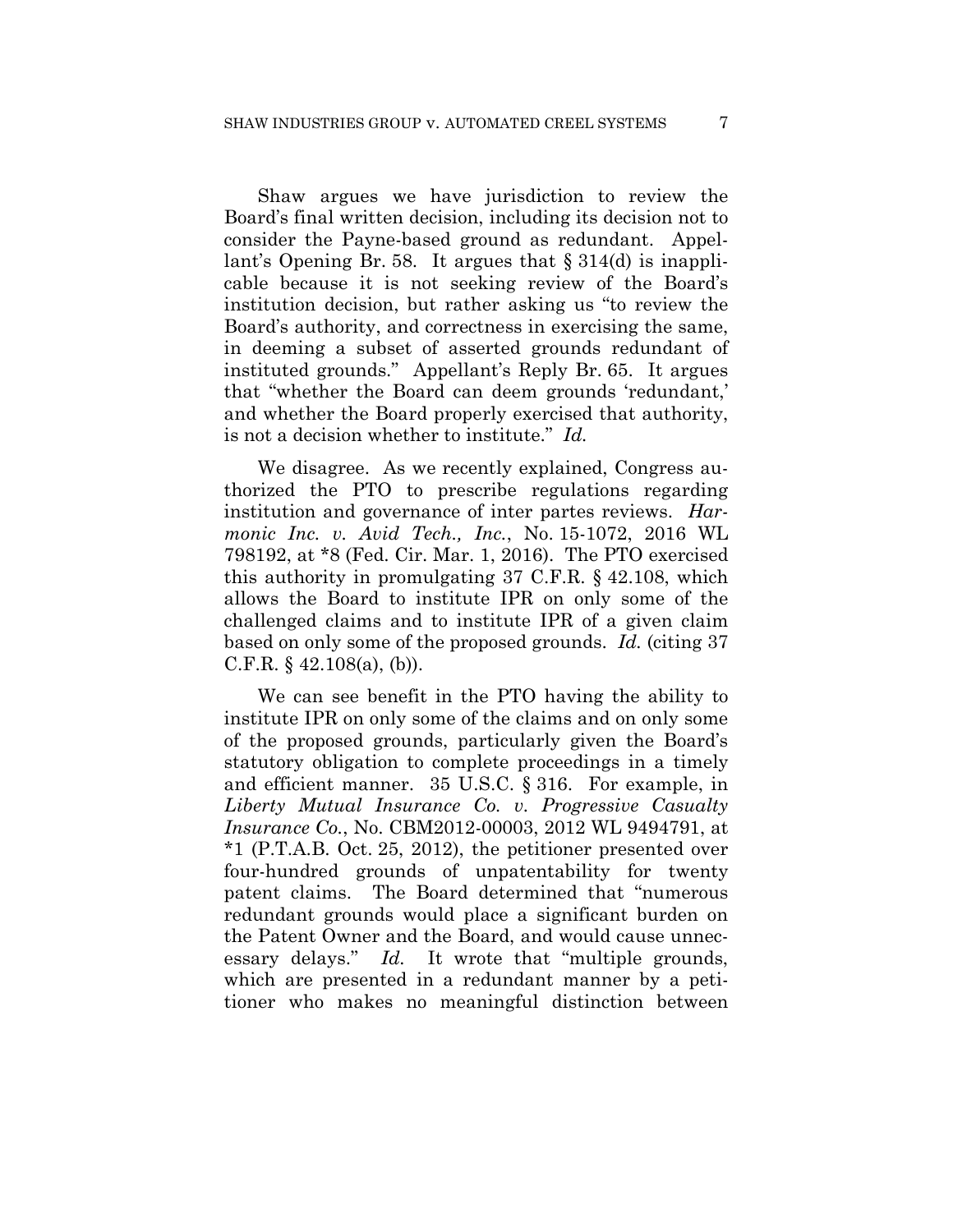them, are contrary to the regulatory and statutory mandates, and therefore are not all entitled to consideration." *Id.* at \*2. The Board made specific findings that certain groups of grounds were redundant. It ordered the Petitioner to choose which ground in each group to maintain, and even explained which ground it would proceed with if the Petitioner did not choose. The PTO has made similar constraints in prosecution by requiring applicants to narrow the number of claims they wish to prosecute. *See, e.g.*, *Hyatt v. U.S. Patent & Trademark Office*, 797 F.3d 1374, 1376 (Fed. Cir. 2015) (discussing the PTO's requirement that the patentee select some of the hundreds of thousands of claims to prosecute, absent a showing that more claims were necessary).

Here, Shaw proposed three grounds of unpatentability for the interposing claims: the Payne-based anticipation ground and two other multiple reference obviousness grounds. The Board did not consider the substance of the Payne reference or compare it to the art cited in the other two proposed grounds.2 It made no specific findings that the three grounds overlapped with one another or in-

<sup>2</sup> We understood the Board's "redundancy" denial to amount to nothing more than a choice by the Board for efficiency purposes not to review three different grounds as to the interposing claims. Though it is not entirely clear, we did not read the Board's opinion as deciding any substantive issues with regard to the Payne grounds. For example, the denial is not a determination that the IPR standard is not met as to the Payne grounds. Nor is it a determination of substantive redundancy with regard to Payne and Munnekehoff or Barmag. The PTO confirmed our understanding of the denial of the Payne-based grounds during oral argument. Oral argument at 31:23– 32:59, 38:18–38:21, *available at* http://oralarguments.cafc. uscourts.gov/default.aspx?fl=2015-1116.mp3.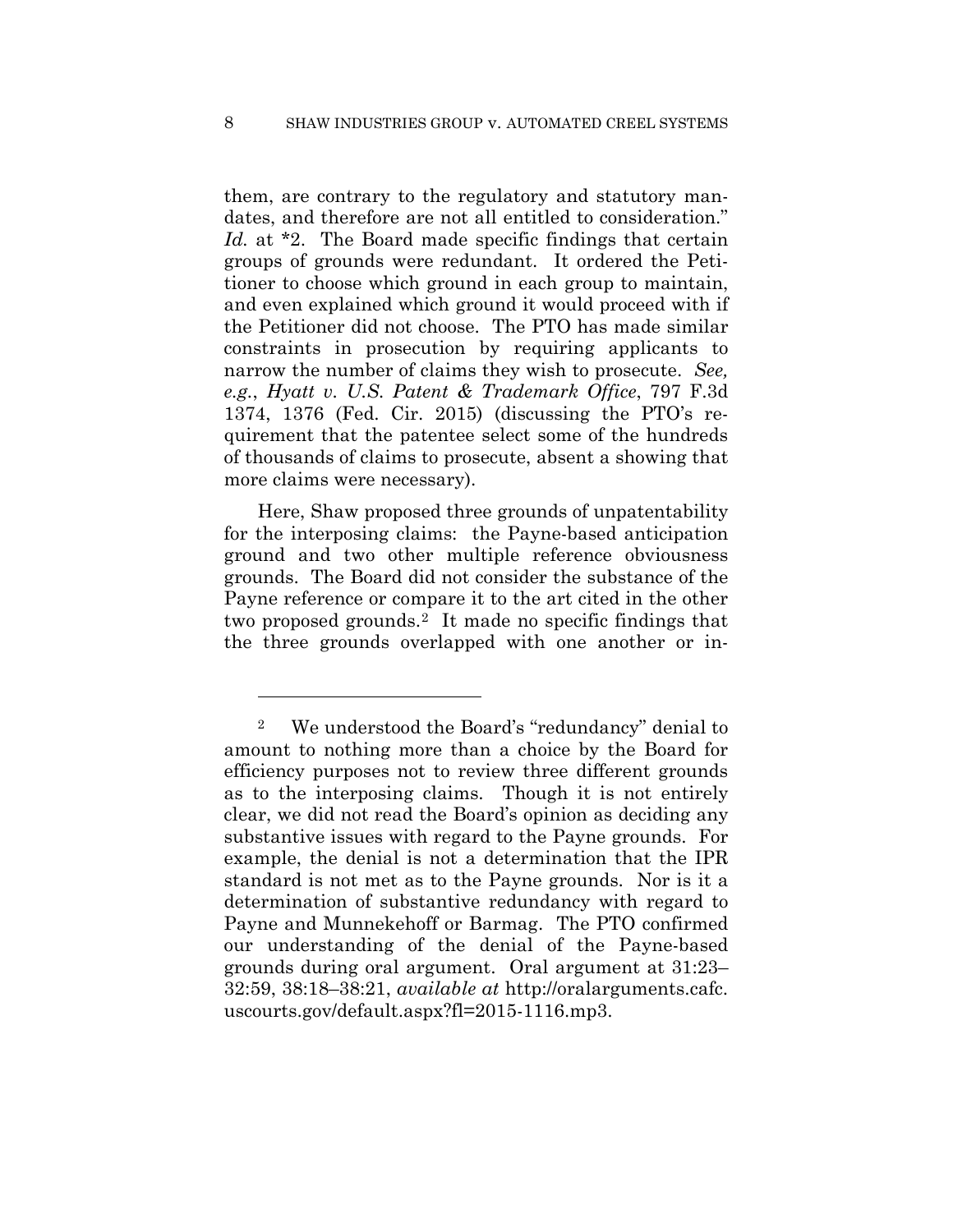volved overlapping arguments. It did not order Shaw to either choose which ground to maintain or show that the grounds were not, in fact, redundant.3 Instead, the Board merely denied IPR of the claims based on the Payne-based ground, writing without making any specific findings that the ground was "redundant" of the other two grounds. We cannot say we agree with the PTO's handling of Shaw's petition. We also cannot say that the PTO's decision made the proceeding more efficient, particularly given that the Payne-based ground was alleged anticipation by a single reference while the two instituted grounds were alleged obviousness over combinations of references.

We have no authority, however, to review the Board's decision to institute IPR on some but not all grounds. "Denial of a ground is a Board decision not to institute inter partes review on that ground." 37 C.F.R. § 42.108(b). We thus lack jurisdiction to review the Board's decision not to institute IPR on the Payne-based ground, which includes its decision not to consider the Payne-based ground in its final written decision.

# B

Shaw alternatively petitions for a writ of mandamus instructing the PTO to reevaluate its redundancy decision and to institute IPR based on the Payne-based ground. A

<u>.</u>

In its second IPR petition, Shaw preemptively argued that the proposed grounds there were not redundant. Petition for IPR, *Shaw Indus. Grp., Inc. v. Automated Creel Sys., Inc.*, No. IPR2013-00584 (Sept. 13, 2013) (J.A. 1085–132). The Board did not address the argument. As in the first institution decision, the Board merely denied IPR on four of the proposed grounds, writing without any specific findings that they were "redundant" of the other two. Second Institution Decision, 2013 WL 8595536, at \*12.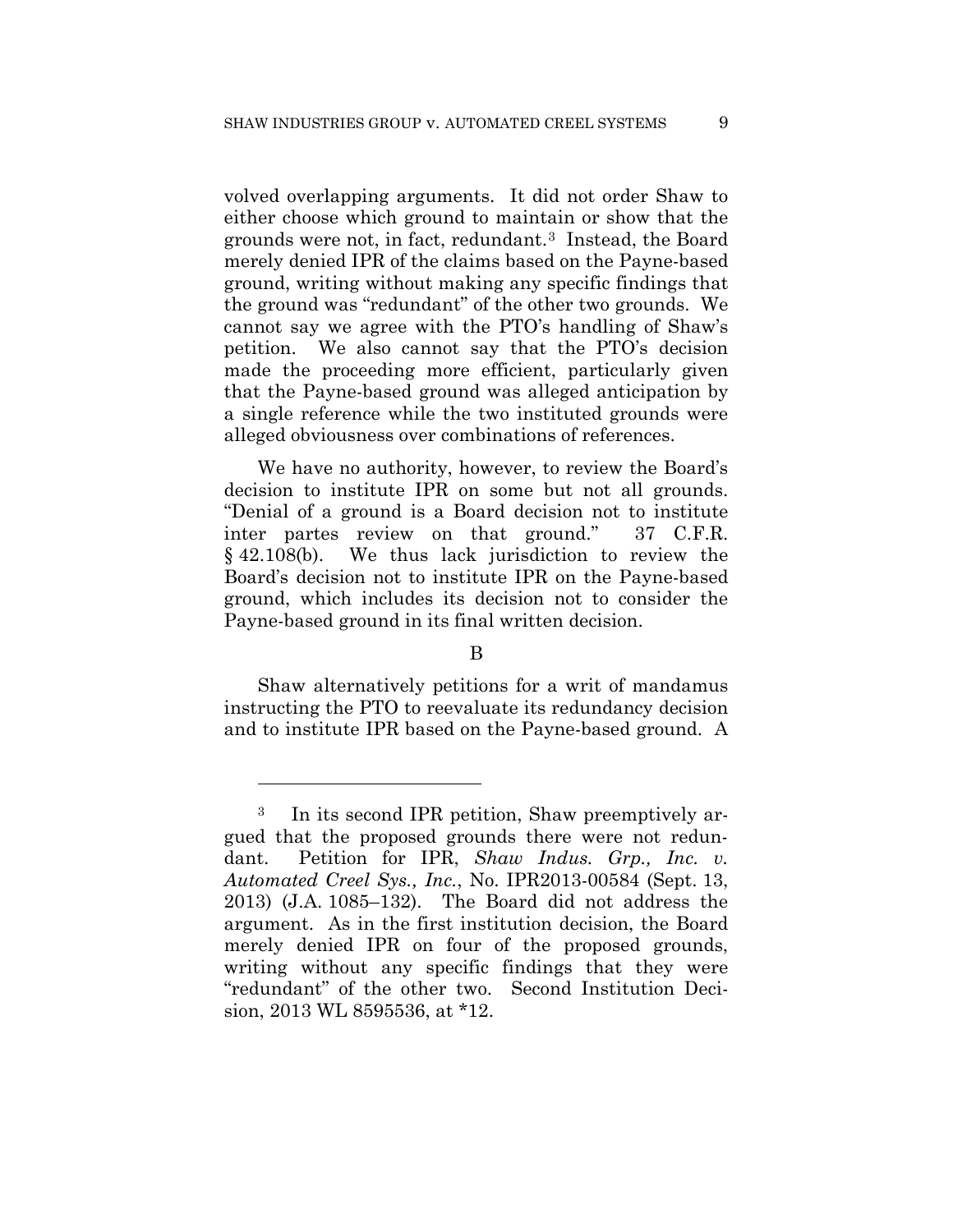writ of mandamus is a "drastic and extraordinary remedy" that can only be used in "exceptional circumstances amounting to a judicial usurpation of power or a clear abuse of discretion." *Cheney v. U.S. Dist. Court for D.C.*, 542 U.S. 367, 380 (2004) (internal quotations omitted). A writ requires (1) that the petitioner have no other adequate means to attain the desired relief, (2) that the petitioner have a "clear and indisputable" right to the writ, and (3) that the issuing court, in the exercise of its discretion, be satisfied that the writ is appropriate under the circumstances. *Id.*

Shaw argues that these three conditions are satisfied. First, it argues it has no other means to attain the desired relief "since review by appeal is unavailable." Pet. 5 (quoting *Cuozzo*, 793 F.3d at 1275). It argues that because it brought the Payne-based ground in its petition and the PTO denied IPR on that ground, it may be estopped from arguing the ground in any future proceedings. Second, Shaw argues that it has a "clear and indisputable right" to have the PTO consider a reasonable number of grounds and references given the "estoppel rules." *Id.* at 4 (quoting *Cheney*, 542 U.S. at 380). Third, it argues that we should find in our discretion that the writ is appropriate.

Shaw's argument is predicated on its concern that the statutory estoppel provisions would prevent it from raising the Payne-based ground in future proceedings. Section 315(e) of Title 35 provides:

(1) Proceedings before the Office.–The petitioner in an inter partes review of a claim in a patent under this chapter that results in a final written decision under section 318(a) . . . may not request or maintain a proceeding before the Office with respect to that claim on any ground that the petitioner raised or reasonably could have raised *during* that inter partes review.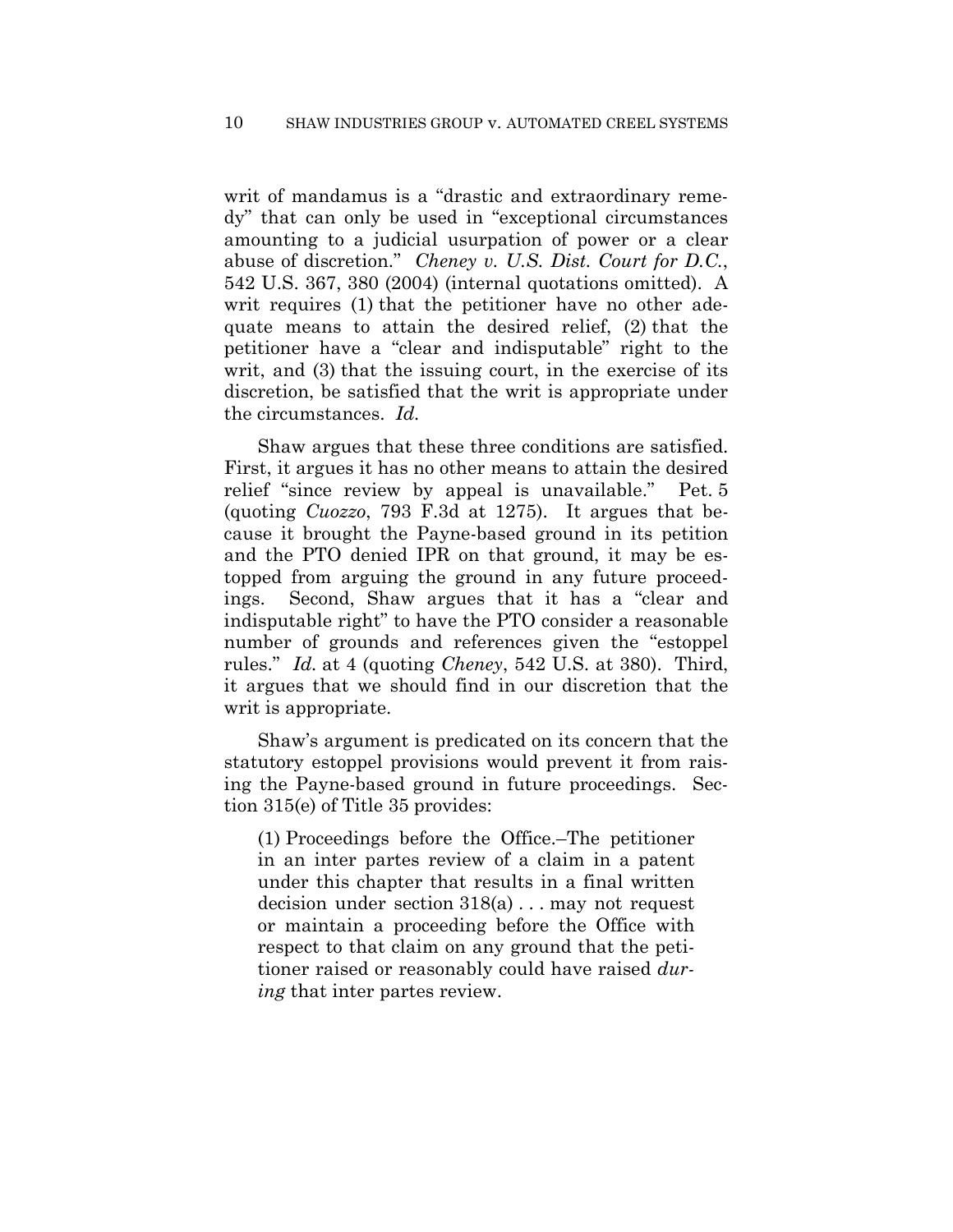(2) Civil actions and other proceedings.—The petitioner in an inter partes review of a claim in a patent under this chapter that results in a final written decision under section 318(a) . . . may not assert in either a civil action arising in whole or in part under section 1338 of title 28 or in a proceeding before the International Trade Commission under section 337 of the Tariff Act of 1930 that the claim is invalid on any ground that the petitioner raised or reasonably could have raised *during* that inter partes review.

35 U.S.C. § 315(e) (emphasis added). The PTO argues that Shaw's statutory interpretation of the estoppel provision is incorrect because "the denied ground never became part of the IPR." PTO Br. 38. We agree with the PTO that § 315(e) would not estop Shaw from bringing its Payne-based arguments in either the PTO or the district courts. Both parts of  $\S 315(e)$  create estoppel for arguments "on any ground that the petitioner raised or reasonably could have raised *during* that inter partes review." Shaw raised its Payne-based ground in its petition for IPR. But the PTO denied the petition as to that ground, thus no IPR was instituted on that ground. The IPR does not begin until it is instituted. *See Cuozzo*, 793 F.3d at 1272 ("IPRs proceed in two phases. In the first phase, the PTO determines whether to institute IPR. In the second phase, the Board conducts the IPR proceeding and issues a final decision." (citations omitted)). Thus, Shaw did not raise—nor could it have reasonably raised—the Payne-based ground *during* the IPR. The plain language of the statute prohibits the application of estoppel under these circumstances. In light of our construction of the statute, mandamus is not warranted. Thus, we deny Shaw's petition for writ of mandamus.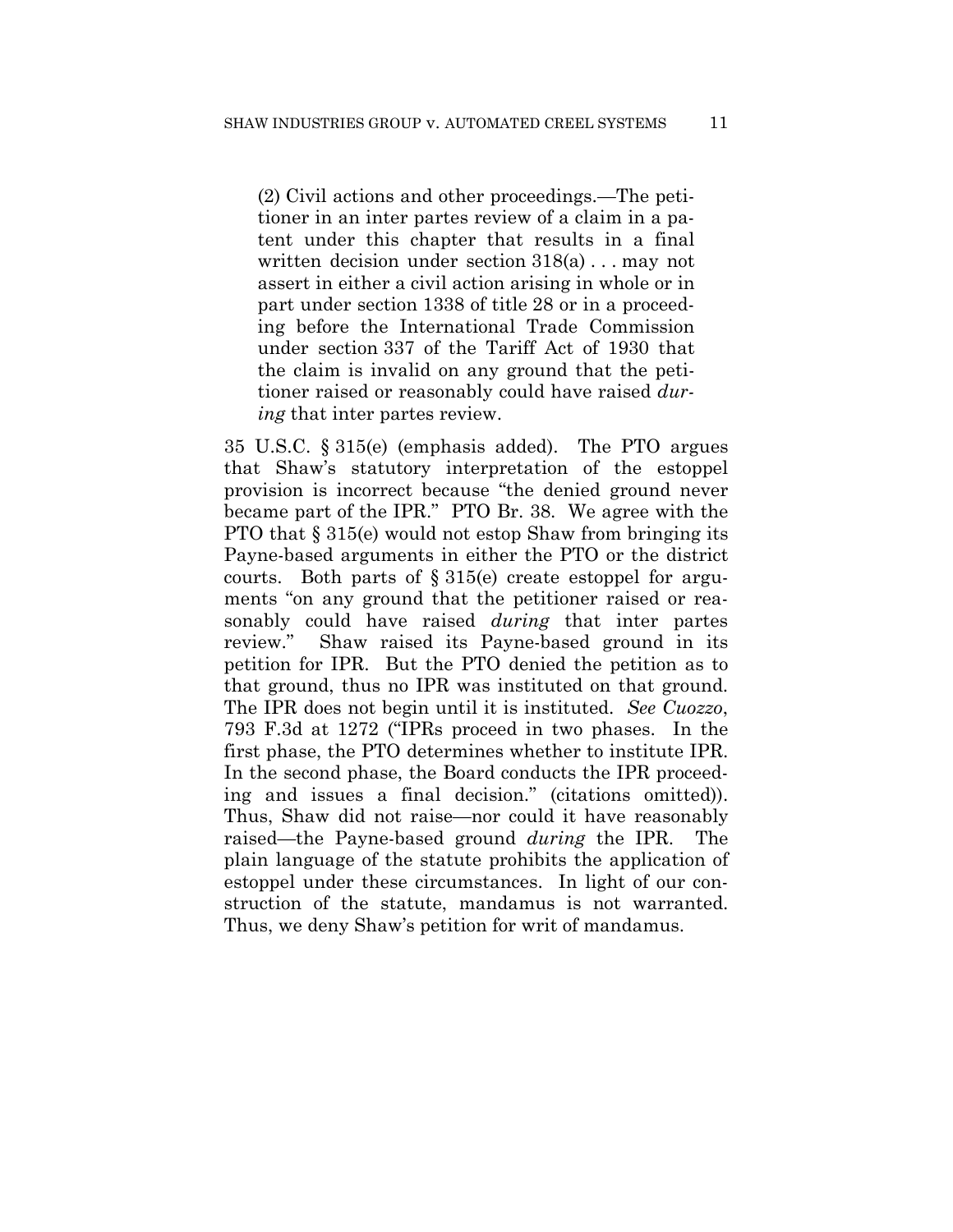We turn now to Shaw's challenges to the Board's determination that Shaw had not shown by a preponderance of the evidence that the interposing claims would have been obvious over Munnekehoff or Barmag in view of Ligon. We review the Board's ultimate conclusion of obviousness de novo and its factual findings for substantial evidence. *In re Gartside*, 203 F.3d 1305, 1316 (Fed. Cir. 2000). The parties do not dispute that Munnekehoff taught all of the limitations of the interposing claims except the transfer of stranded material from one package to another on the same side of the frame. Shaw argues that this limitation was taught by Ligon. The Board rejected Shaw's argument, finding that adding a second package as taught in Ligon to either side of the frame in Munnekehoff would cause tangling and result in an inoperable assembly, absent complete redesign. In making this finding, the Board considered the explanation by Shaw's expert, Dr. Youjiang Wang, that "tube Q" could be used to prevent tangling. The Board wrote that "[t]he use of tube Q . . . is not disclosed in the cited references" and that Dr. Wang did not "provide any basis (in Ligon or otherwise) for adding the additional tube to the Munnekehoff assembly in the manner proposed." Final Decision, 2014 WL 3725531, at \*11.

Shaw argues that the Board found that Munnekehoff did not disclose the "tube Q" relied on by Dr. Wang. Such a finding would be undisputedly erroneous, as ACS admits that Munnekehoff has a structure corresponding to Dr. Wang's "tube Q." ACS argues, however, that the Board did not make such a finding. ACS argues that instead, the Board found that Munnekehoff did not disclose "tube Q" the same way that Dr. Wang illustrated, i.e., as a structure that an artisan would have used to prevent tangling.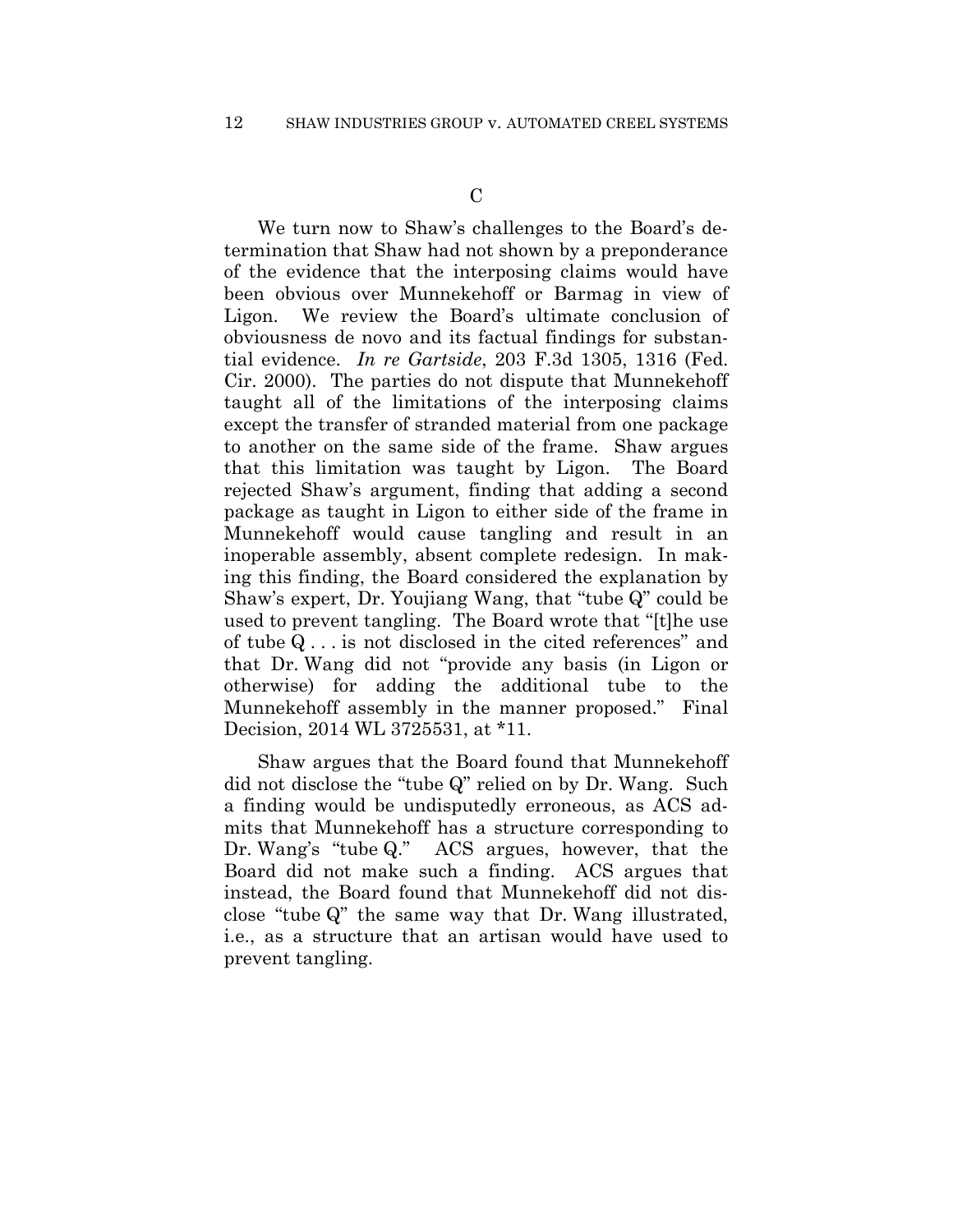The language of the Board's decision as to "tube Q" is ambiguous at best. If the Board found that "tube Q" was not disclosed in Munnekehoff, it was an undisputed error. The parties dispute what impact the error would have on the Board's ultimate conclusion, but given the factual nature of the teachings of a reference, we leave to the Board such fact findings in the first instance. Thus, we vacate-in-part and remand.

### II ACS'S CROSS-APPEAL

ACS challenges the Board's decision that the second IPR was not barred pursuant to 35 U.S.C. § 315(b). This section provides:

An inter partes review may not be instituted if the petition requesting the proceeding is filed more than 1 year after the date on which the petitioner, real party in interest, or privy of the petitioner is served with a complaint alleging infringement of the patent.

It argues that we have jurisdiction to review the decision because it is not challenging the Board's institution decision but rather the Board's interpretation of § 315(b).

Our court recently faced a similar challenge in *Achates Reference Publishing, Inc. v. Apple Inc.*, 803 F.3d 652 (Fed. Cir. 2015). We held that we lack jurisdiction to review "the Board's determination to initiate IPR proceedings based on its assessment of the time-bar of § 315(b), even if such assessment is reconsidered during the merits phase of proceedings and restated as part of the Board's final written decision." *Id.* at 658 (citing 35 U.S.C. § 314(d)). We noted that a "narrow exception to the bar on judicial review exists for claims that the agency exceeded the scope of its delegated authority or violated a clear statutory mandate." *Id.* (quoting *Hanauer v. Reich*, 82 F.3d 1304, 1307 (4th Cir. 1996)). Section 315(b) keys

A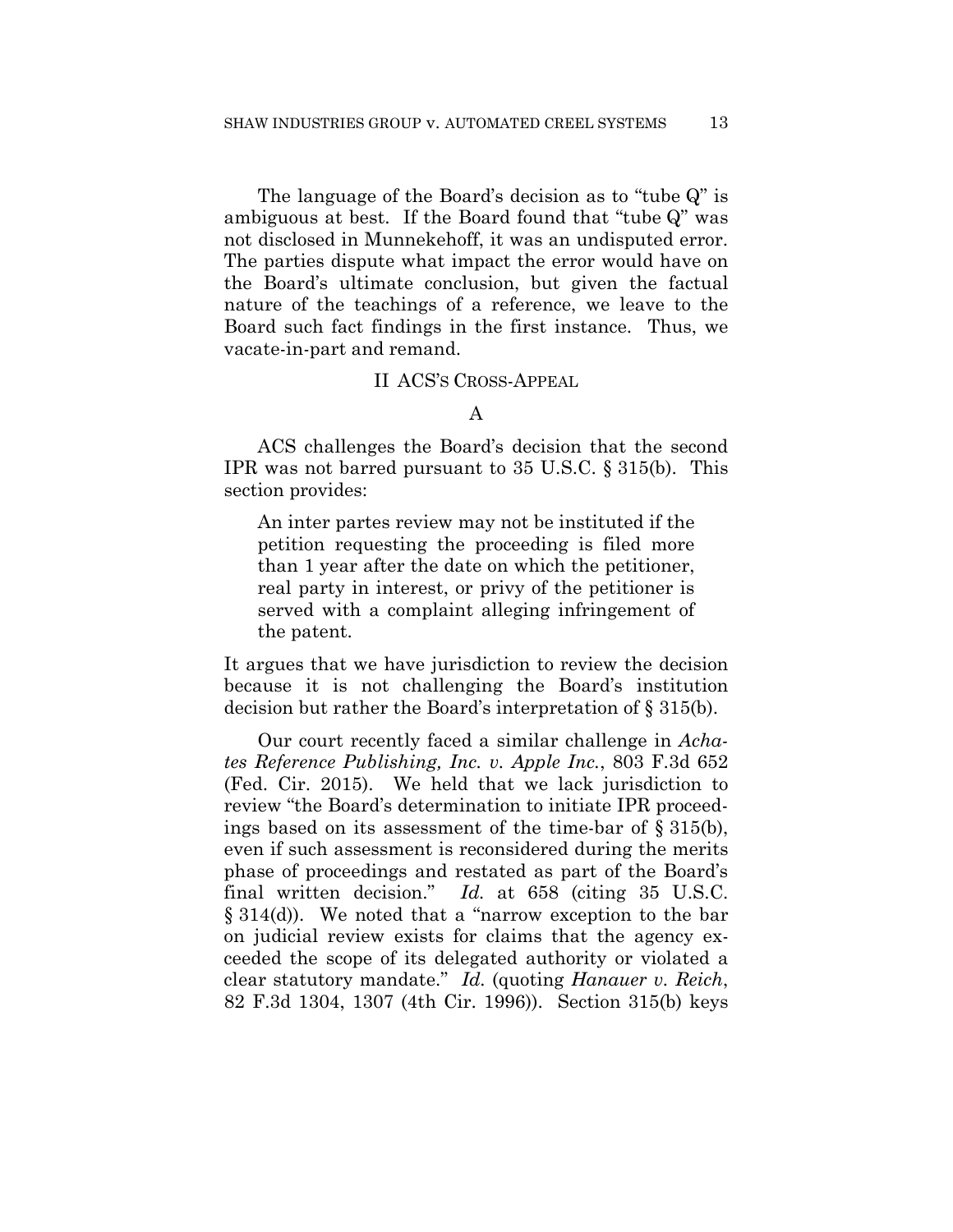the time bar at issue to the service of the patent infringement complaint. The Board decided that ACS's voluntary dismissal of the suit without prejudice "nullifie[d] the effect of the service of the complaint." Second Institution Decision, 2013 WL 8595536, at \*6. The Board reasoned that we "consistently ha[ve] interpreted the effect of dismissals without prejudice as leaving the parties as though the action had never been brought." *Id.* (citing, e.g., *Graves v. Principi*, 294 F.3d 1350, 1356 (Fed. Cir. 2002); *Bonneville Assocs., Ltd. v. Barram*, 165 F.3d 1360, 1364 (Fed. Cir. 1999)). Thus, the Board concluded that Shaw's petition was not time barred.

It is true we have held in other cases that dismissals without prejudice leave the parties as though the action had never been brought. While these cases did not address § 315(b) or whether *service* of a complaint can be nullified, based on *Achates*, we lack jurisdiction to review this aspect of the Board's decision. We note that the Supreme Court's decision to grant certiorari as to the second question in *Cuozzo Speed Technologies, LLC v. Lee*, 136 S. Ct. 890 (2016) may affect this court's holding regarding the reviewability of the decision to institute in *Achates*. As of now, we are constrained by our earlier precedent.

B

As to the merits, the Board determined that Shaw showed by a preponderance of the evidence that claim 4 would have been obvious over Munnekehoff or Barmag in view of Bluhm. The Board's factual findings are supported by substantial evidence and we see no error in its conclusion of obviousness. Thus, we affirm the Board's decision with regard to claim 4.

### CONCLUSION

We affirm-in-part, vacate-in-part and remand the Board's decision. We deny Shaw's petition for writ.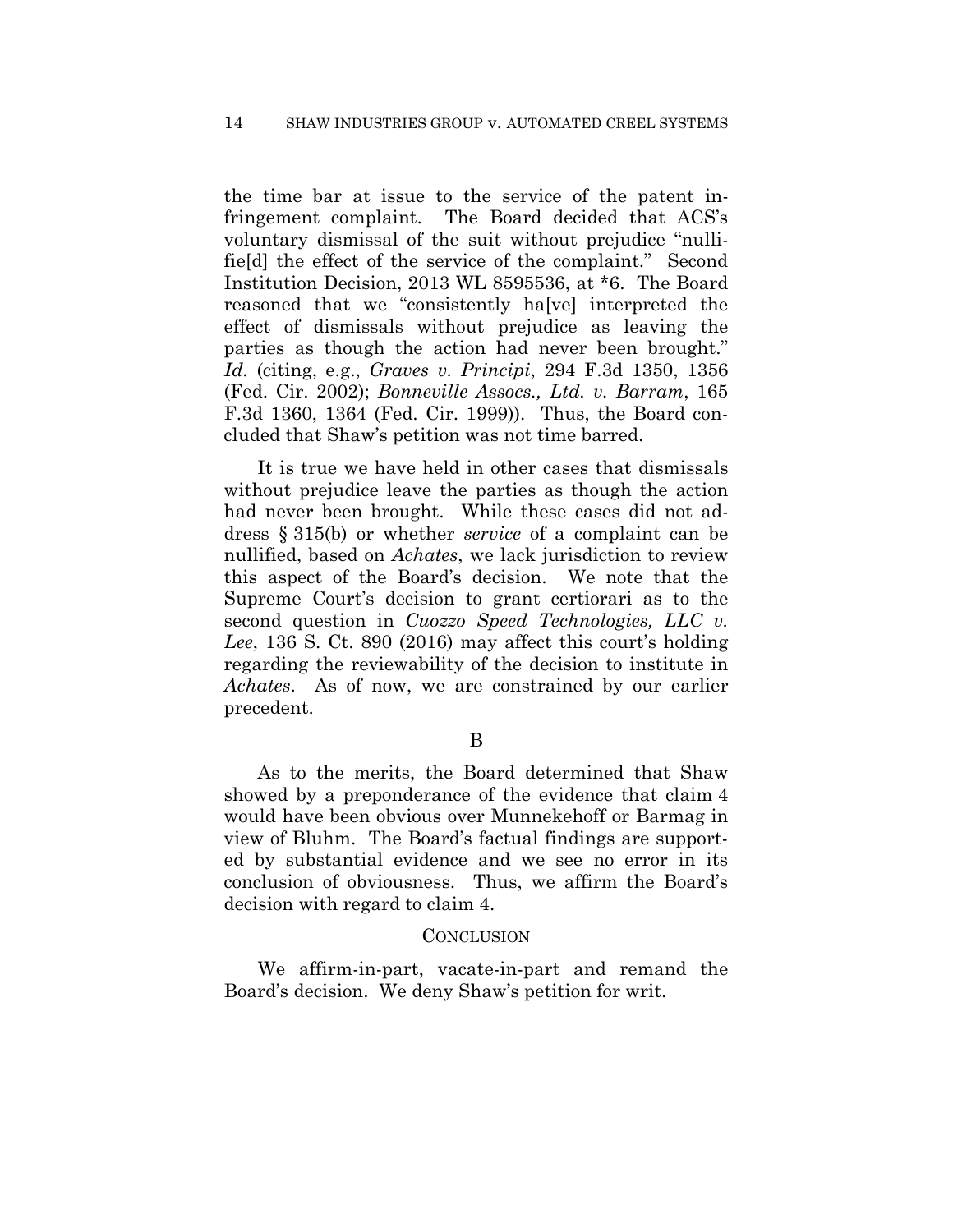# **AFFIRMED-IN-PART, VACATED-IN-PART, AND REMANDED**

COSTS

No costs.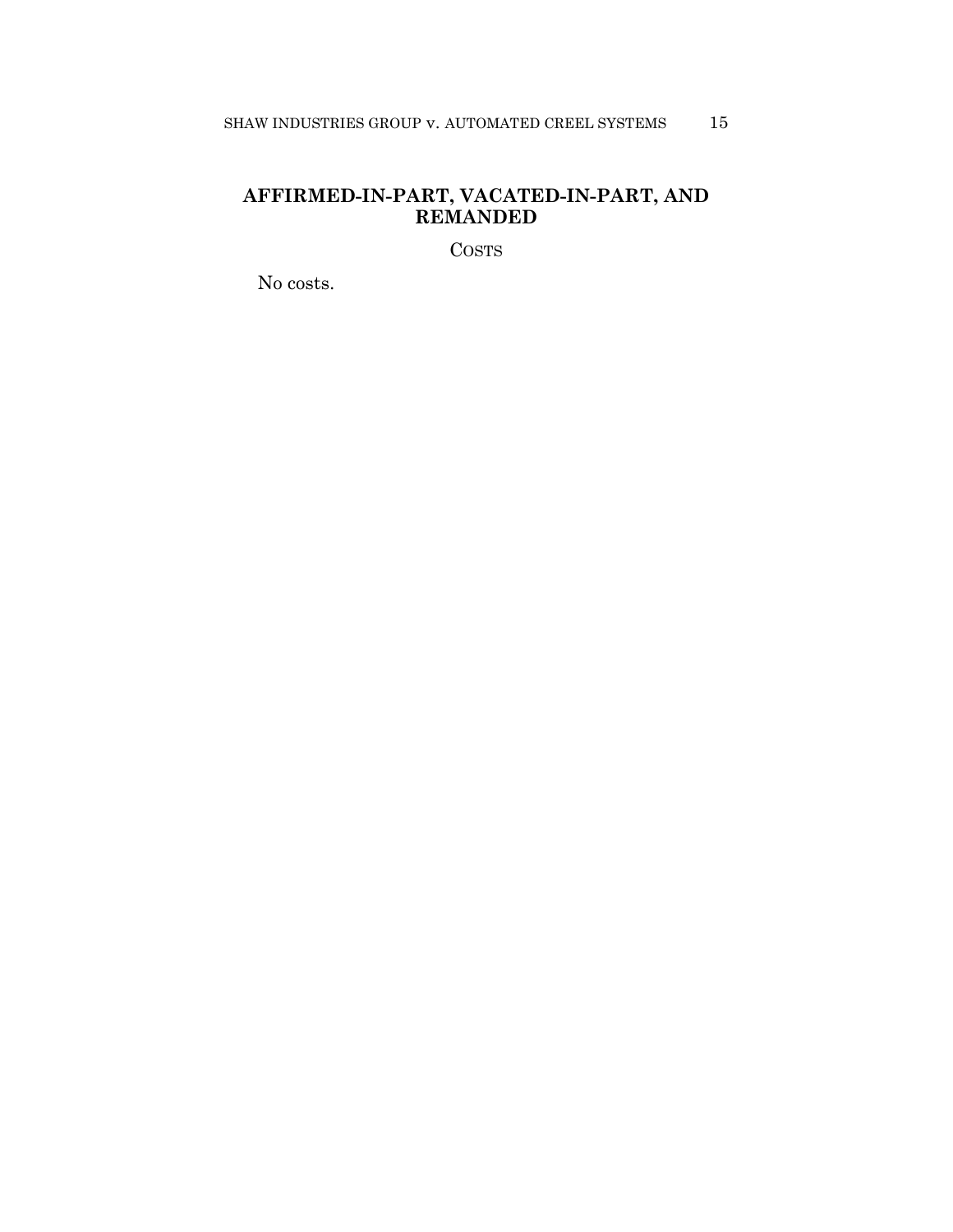# United States Court of Appeals for the Federal Circuit

**SHAW INDUSTRIES GROUP, INC.,** *Appellant*

**\_\_\_\_\_\_\_\_\_\_\_\_\_\_\_\_\_\_\_\_\_\_** 

**v.**

**AUTOMATED CREEL SYSTEMS, INC.,** *Cross-Appellant*

**\_\_\_\_\_\_\_\_\_\_\_\_\_\_\_\_\_\_\_\_\_\_** 

# 2015-1116, 2015-1119 **\_\_\_\_\_\_\_\_\_\_\_\_\_\_\_\_\_\_\_\_\_\_**

Appeals from the United States Patent and Trademark Office, Patent Trial and Appeal Board in Nos. IPR2013-00132, IPR2013-00584.

**\_\_\_\_\_\_\_\_\_\_\_\_\_\_\_\_\_\_\_\_\_\_** 

REYNA, *Circuit Judge*, concurring specially.

I fully join the panel opinion. I write separately on the Patent Trial and Appeal Board's ("Board") application of the so-called "Redundancy Doctrine." The Board's improper, conclusory statements declining to implement *inter partes* review ("IPR") of grounds it found to be "redundant" leave me deeply concerned about the broader impact that the Redundancy Doctrine may have on the integrity of the patent system. In particular, other tribunals will be tasked with deciding whether estoppel applies based on cryptic statements the U.S. Patent and Trademark Office ("PTO") makes under the guise of its presumed "complete discretion" over IPR institution.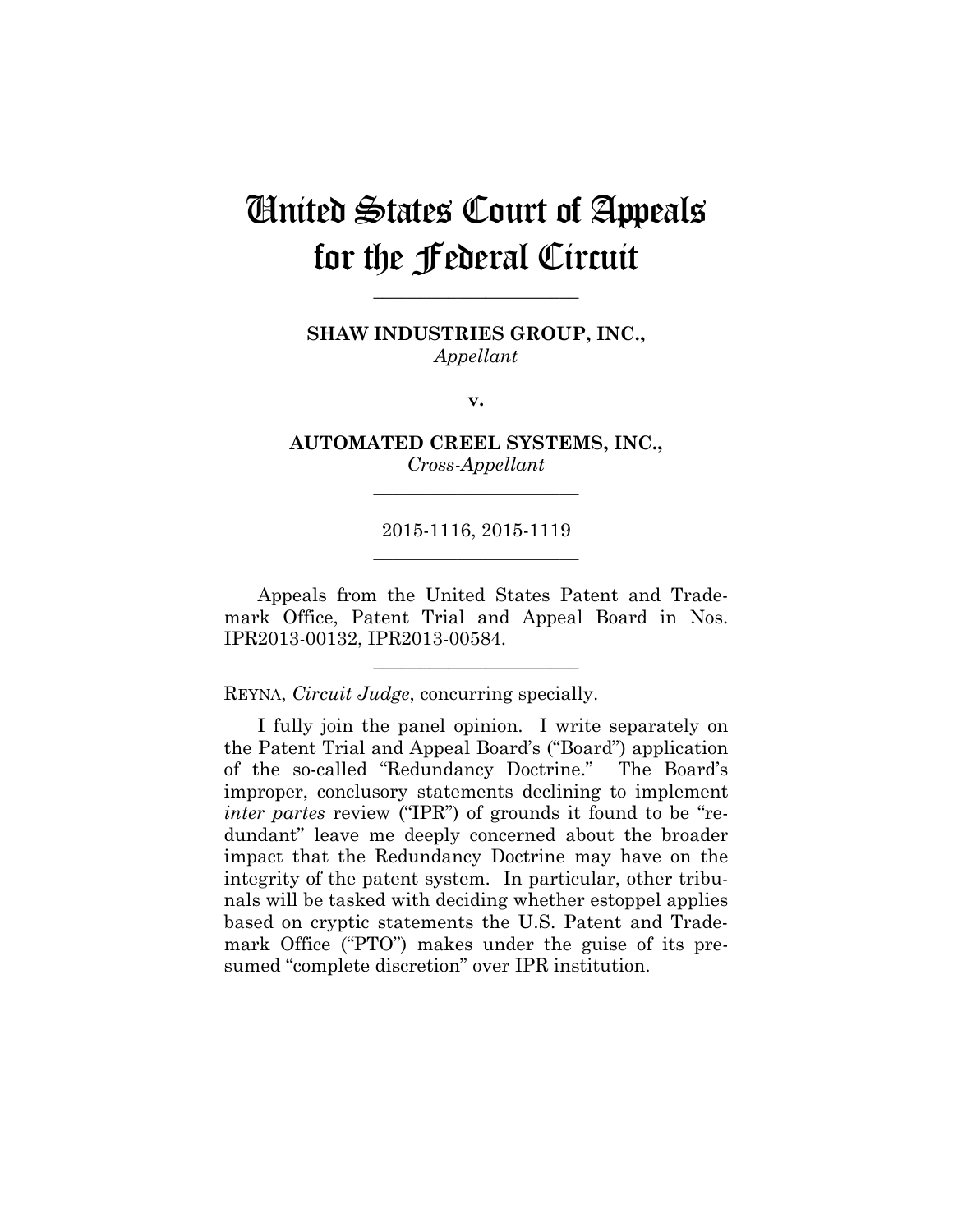I

In both petitions, the Board implemented one ground for each claim-at-issue and declined to implement all additional grounds as "redundant." In the first petition the Board stated, in full: "With respect to claims 1–3 and 5–21, the additional asserted grounds are denied as redundant in light of our determination that there is a reasonable likelihood that the challenged claims are unpatentable based on the grounds of unpatentability on which we institute an inter partes review. See 37 C.F.R. § 42.108." *Shaw Indus. Grp., Inc. v. Automated Creel Sys., Inc.*, IPR2013-00132, 2013 WL 8563792, at \*20 (PTAB July 25, 2013). As is apparent, the Board's only basis for not instituting the additional grounds was that those grounds are "redundant" of the instituted grounds, without any reasoned basis *why* or *how* the denied grounds are redundant. In the second petition, the Board discussed Shaw's arguments, made no findings about the grounds and concluded, "we exercise our discretion under 37 C.F.R. § 42.108 to institute an inter partes review based solely on the asserted grounds directed to combinations with Bluhm and deny the remaining grounds as redundant." *Shaw Indus. Grp., Inc. v. Automated Creel Sys., Inc.*, IPR2013-00584, 2013 WL 8595536, at \*13 (PTAB Dec. 31, 2013). Shaw Industries argues these statements apply the "Redundancy Doctrine" through which the Board arbitrarily and capriciously denies some grounds but not others. Appellant's Opening Br. 62–75.

The PTO emphatically denies that any such Redundancy Doctrine exists. *E.g.*, PTO Br. 17 ("As an initial matter, there is no 'redundancy doctrine,""); Oral Argument 40:25 ("There is no Redundancy Doctrine.") (hereinafter "Hr'g"), *available at* http://oralarguments.cafc. uscourts.gov/default.aspx?fl=2015-1116.mp3. Because no explanation other than the redundancy finding was provided by the Board, the lack of a doctrine on redundancy deprives the Board's decisions of any basis. But the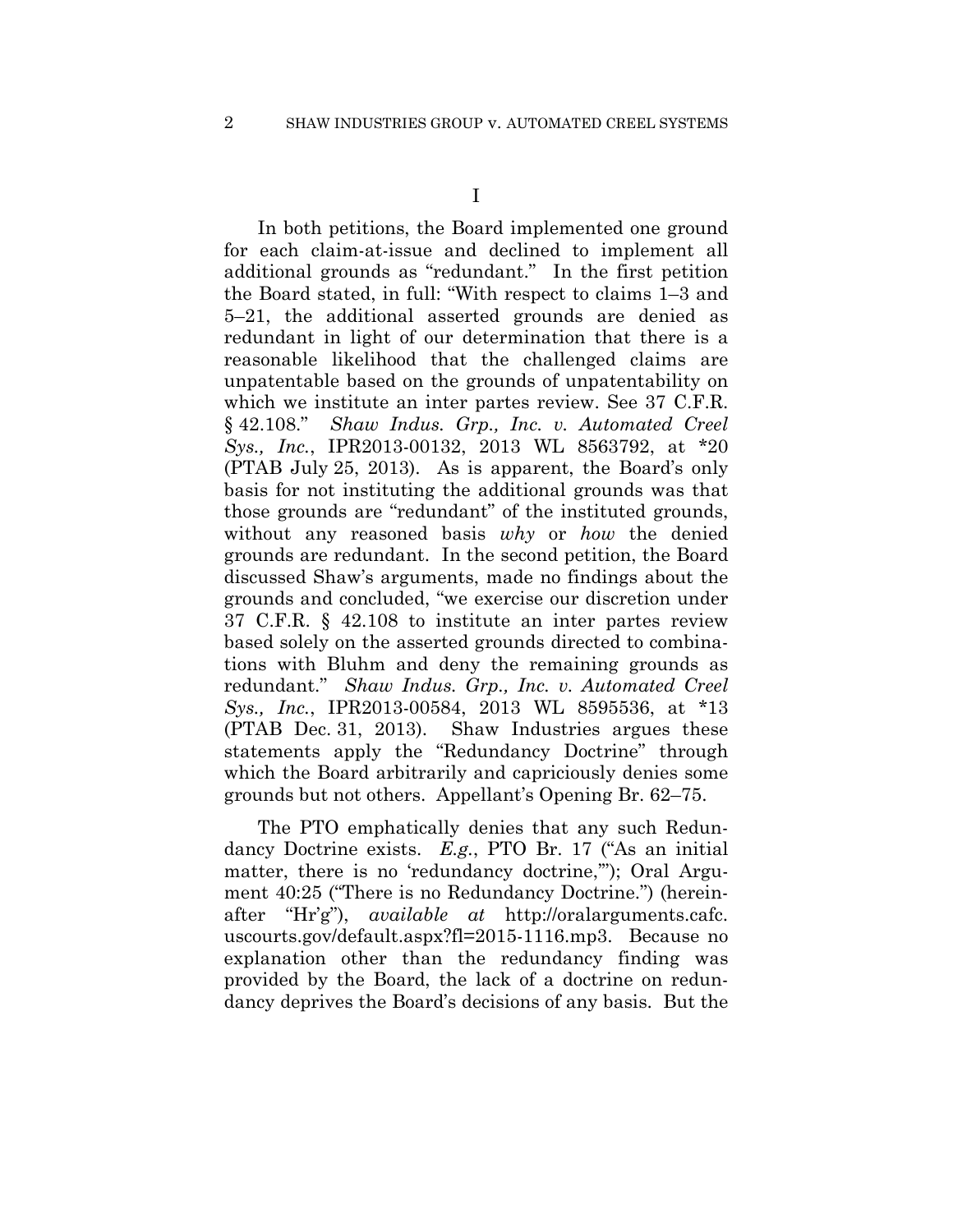PTO has a ready answer: it need not provide *any* basis for its institution decisions. Hr'g at 46:13 ("We do not even have to state in our institution decisions why we're choosing not to go forward."). The PTO argues this is so because "the Director [of the PTO] has complete discretion to deny institution." PTO Br. 20 (capitalization altered).

II

The PTO's claim to unchecked discretionary authority is unprecedented. It bases this claim on the statute that makes institution or denial of *inter partes* review "final and nonappealable." *See* 35 U.S.C. § 314(a), (d). Regardless of appealability, administrative discretion is not and never can be "complete" because it is always bounded by the requirement that an agency act within the law and not violate constitutional safeguards. *See* 35 U.S.C. § 2(b)(2) (PTO "may establish regulations, not inconsistent with law"). There is good reason for this. "Expert discretion is the lifeblood of the administrative process, but unless we make the requirements for administrative action strict and demanding, expertise, the strength of modern government, can become a monster which rules with no practical limits on its discretion." *Burlington Truck Lines, Inc. v. United States,* 371 U.S. 156, 167 (1962) (internal quotation marks omitted).

Indeed, regardless of whether the Board's institution decisions can be appealed, the Board cannot create a black box decisionmaking process. Conclusory statements are antithetical to the requirements of the Administrative Procedures Act ("APA"), which the PTO and its Board are subject to. 35 U.S.C. § 2(b)(2)(B); *see also Dickinson v. Zurko*, 527 U.S. 150, 154 (1999). The APA requires "reasoned decisionmaking" for both agency rulemaking and adjudications because it "promotes sound results, and unreasoned decisionmaking the opposite." *Allentown Mack Sales & Serv., Inc. v. N.L.R.B.*, 522 U.S. 359, 374– 75 (1998) (citation omitted). The APA requires that Board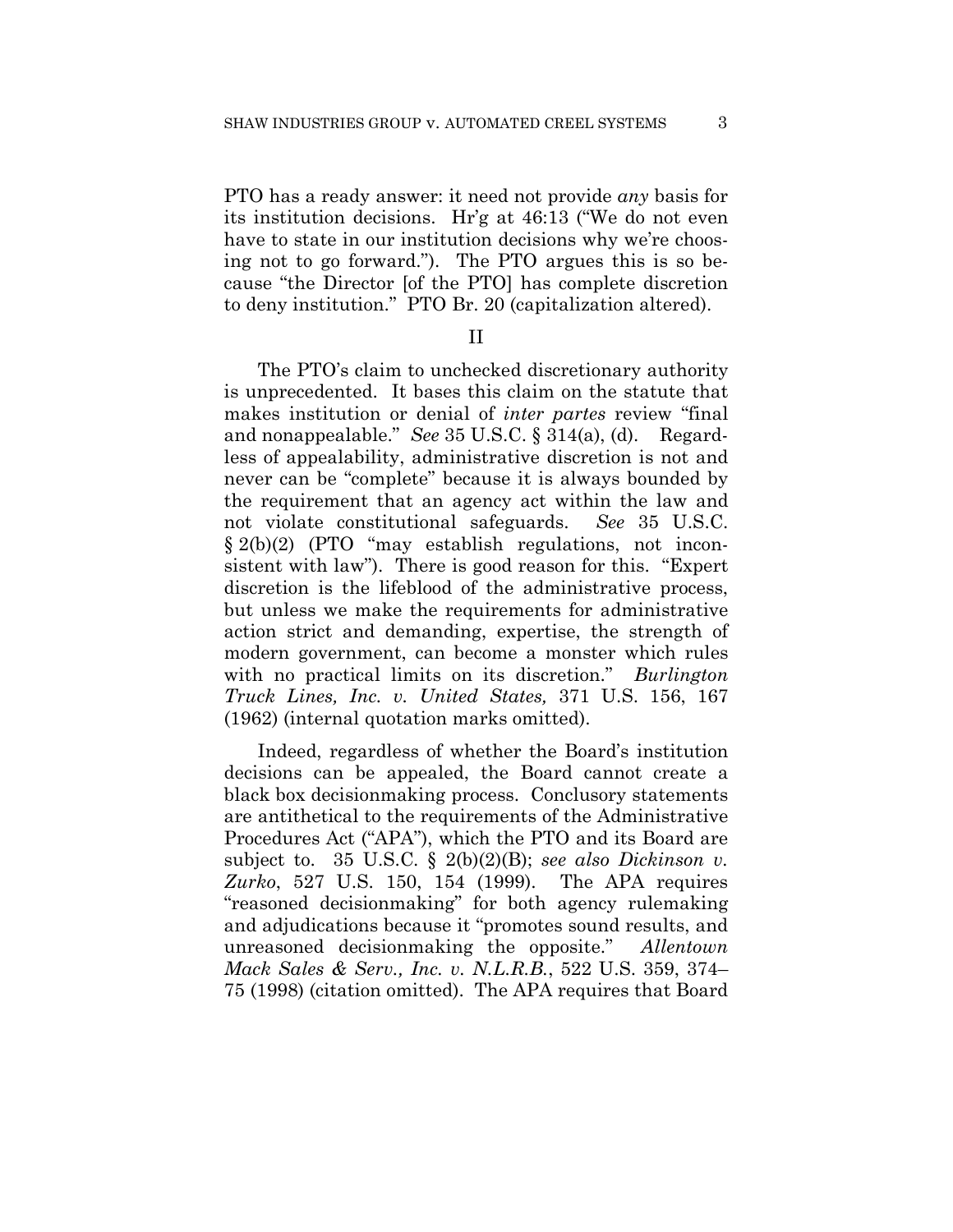decisions evince both its authority to render the decision and a reasoned basis for rendering that decision. *Id.* at 372 ("Not only must an agency's decreed result be within the scope of its lawful authority, but the process by which it reaches that result must be logical and rational."). The problem here is not that the Board's reasoning is illogical or irrational; the problem is that there is no reasoning at all.

Both Board decisions only cite 37 C.F.R. § 42.108 as its authority for denying institution of certain grounds, and the PTO maintains this position on appeal. PTO Br. 19–32. The regulation allows for selective institution of certain grounds and not others. 37 C.F.R. § 42.108(a); *Harmonic Inc. v. Avid Tech., Inc.*, No. 15-1072, 2016 WL 798192, at \*7 (Fed. Cir. Mar. 1, 2016). The regulation, however, does not itself provide a *reason* to deny some grounds and institute others, it only provides the *authority* to do so. This authority neither satisfies nor exempts the Board from its obligation to include "findings and conclusions, *and the reasons or basis therefor*, on all the material issues of fact, law, or discretion presented on the record." 5 U.S.C. § 557(c) (emphasis added); *Burlington Truck Lines,* 371 U.S. at 167. The sole basis advanced by the Board is that the additional grounds are redundant.

Despite repeatedly denying any Redundancy Doctrine exists, the PTO argues the decision is supported by reasoning not articulated in the Board's final written decision. Before this Court, the PTO argues efficiency; that is, the Board may choose among the grounds asserted because a particular ground may resolve the case and a multiplicity of grounds would increase the Board's workload and make it difficult to meet its statutory deadlines. PTO Br. 26–32; Hr'g at 39:35–46:20.1 The Board's insti-

<sup>1</sup> The PTO cites the considerations Congress instructed the PTO to take into consideration in regulating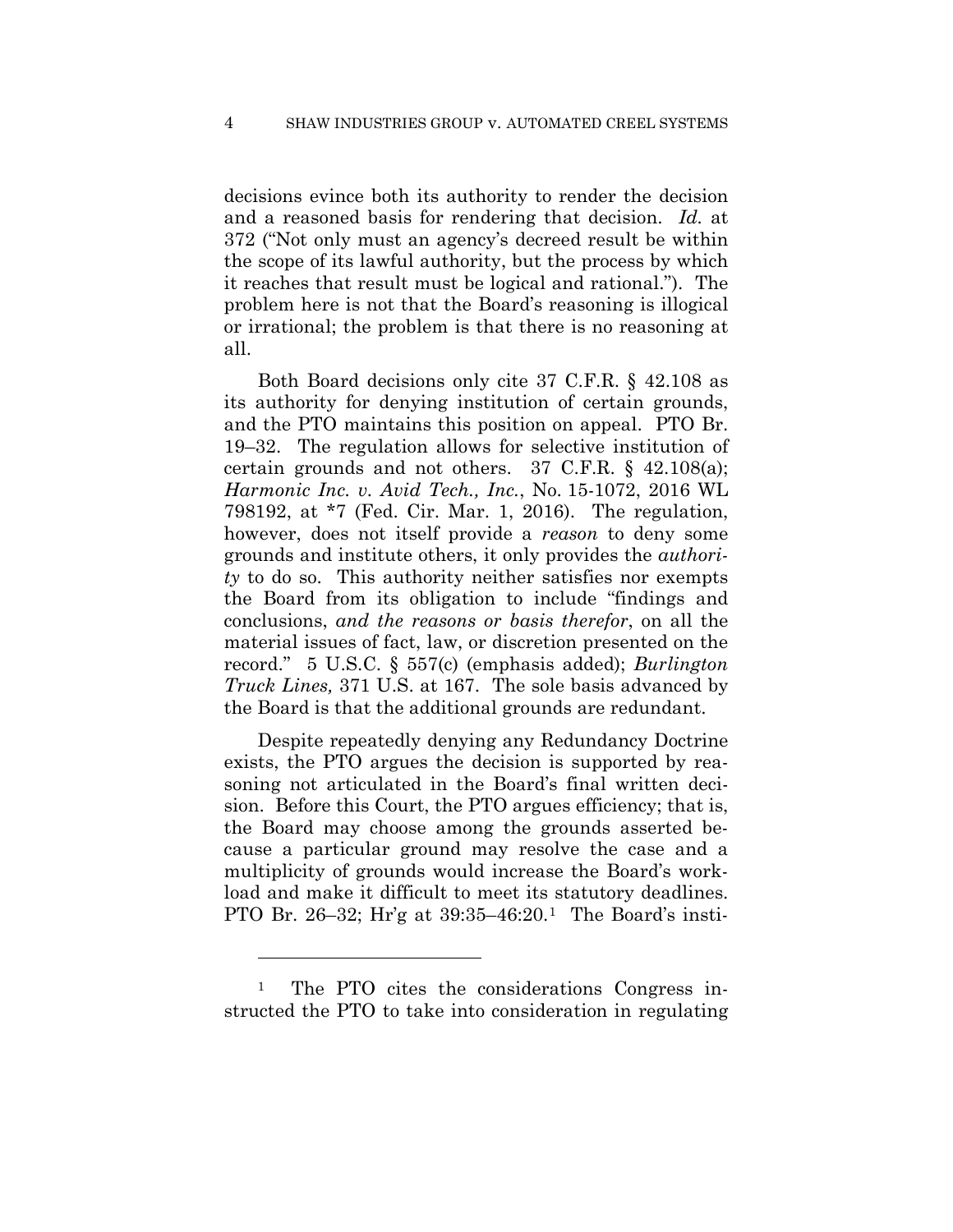tution decisions, however, say nothing about efficiency so we, normally, would deem it improper for the PTO to make these arguments on appeal. *Burlington Truck Lines,* 371 U.S. at 168–69 ("The courts may not accept appellate counsel's post hoc rationalizations for agency action; Chenery requires that an agency's discretionary order be upheld, if at all, on the same basis articulated in the order by the agency itself"). But the Redundancy Doctrine exists, as articulated repeatedly in the Board's other decisions, and we assume that the word "redundant" here means that Doctrine was applied, even if no citation was provided. For the PTO to deny that a Redundancy Doctrine exists in light of its caselaw development strains credulity.

In a prior Order issued by the Chief, Vice Chief, Lead, and six other Administrative Patent Judges from the Board, the Board devoted seventeen pages exclusively to discussing and applying two "types of redundancy." *Liberty Mut. Ins. Co. v. Progressive Cas. Ins. Co.*, CBM-2012-00003, 2012 WL 9494791, at \*2 (Oct. 25, 2012).2 Both types of redundancy discussed were *substantive* redundancies between grounds with "essentially the same teaching to meet the same claim limitation" or exactly the same references combined in different ways. *Id*. Shaw Industries directs us to numerous other Board decisions

opinions/representative-orders.

 $\overline{a}$ 

IPRs as the statutory basis for applying 37 C.F.R.  $§$  42.108(a) in this fashion, namely that it "consider ... the efficient administration of the Office, and the ability of the Office to timely complete proceedings instituted under this chapter." 35 U.S.C. § 316(b).

<sup>2</sup> Notably, this Order is listed among the Board's "Representative Orders, Decisions and Notices" at http://www.uspto.gov/patents-applicationprocess/appealing-patent-decisions/decisions-and-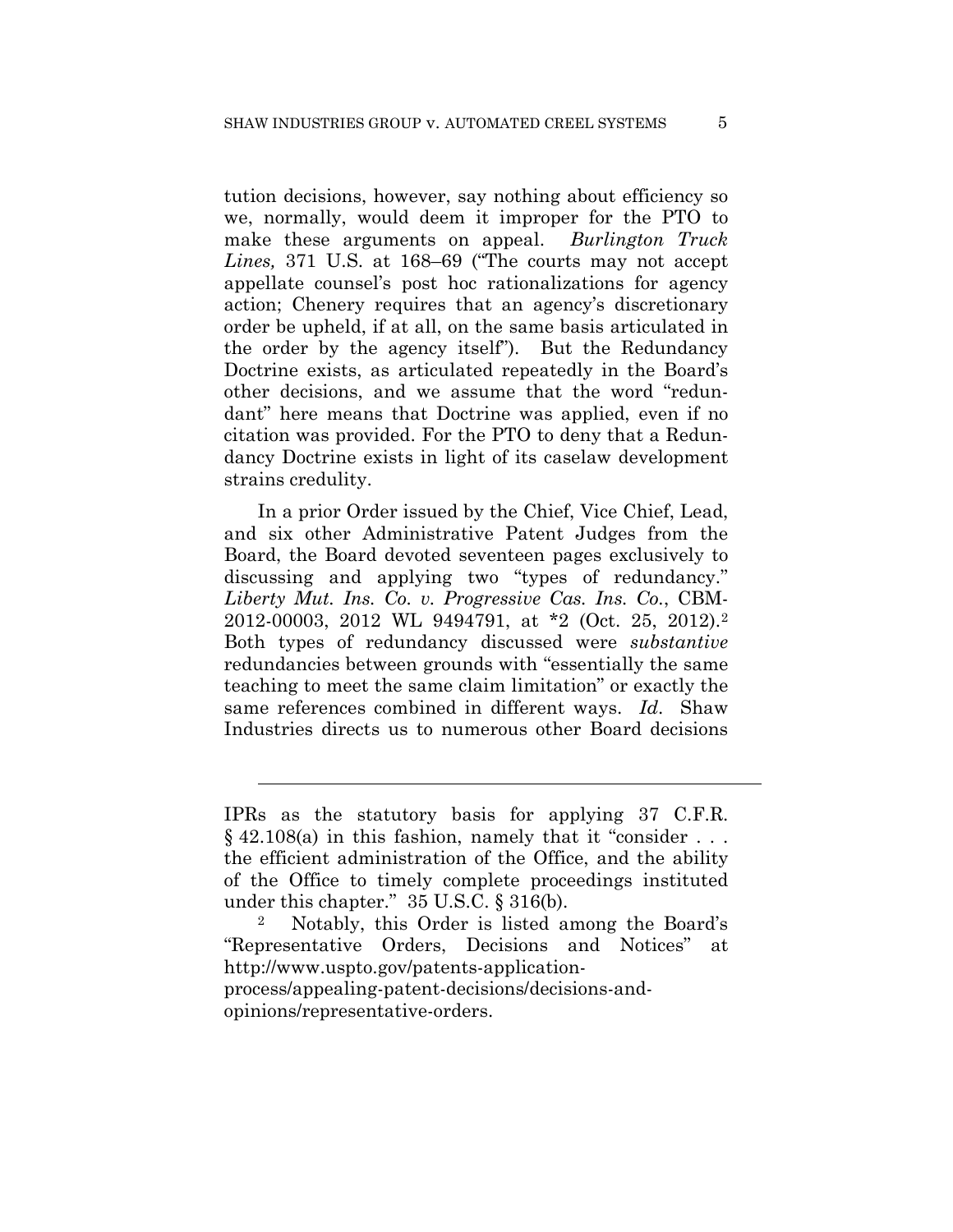discussing, relying on and further developing the Redundancy Doctrine born in *Liberty Mutual*. *See* Appellant's Opening Br. 59–62.3 In some of these decisions the Board appears to find redundancy not on any substantive basis, but rather on the basis that it need only hear one ground for each claim and that hearing multiple grounds might require "redundant" effort on its part. *See, e.g., EMC Corp. v. PersonalWeb Techs. LLC*, IPR2013-00087, 2013 WL 6514050, at \*2 (June 5, 2013) ("the references are redundant insofar as each ground of unpatentability is sufficient to invalidate the claims.") (quotation omitted).

The Board's invocation of the Redundancy Doctrine represents, at least in some instances, a substantive decision. Even here, despite the PTO insistence that labeling of grounds as "redundant" doesn't reflect a substantive determination, the PTO's own statements and arguments seem to indicate the contrary conclusion. The PTO insists that the Board did consider the rejected grounds in making its institution decision and cannot say efficiency was the sole basis that the redundant grounds were not instituted. *E.g.*, Hr'g at 50:48 ("I wouldn't say that it's not that they're considered, the Board is going to do their job . . . ."); Hr'g at 51:20 ("[The Board] *may* be choosing not to go forward on the Payne ground for reasons other than likelihood of success."). The statutory scheme's estoppel provisions make such ambiguity about whether substantive determinations were made problematic.

The effects of estoppel are profound. Under 35 U.S.C. § 315(e)(2), "[t]he petitioner in an inter partes review of a

<sup>3</sup> Particularly troubling are instances where, as here, the Board found Section 102 anticipation grounds redundant of Section 103 obviousness grounds without explanation. *See, e.g.*, *Oracle Corp. v. Clouding IP*, IPR2013-00088, 2013 WL 8595567, at \*7 (May 14, 2013).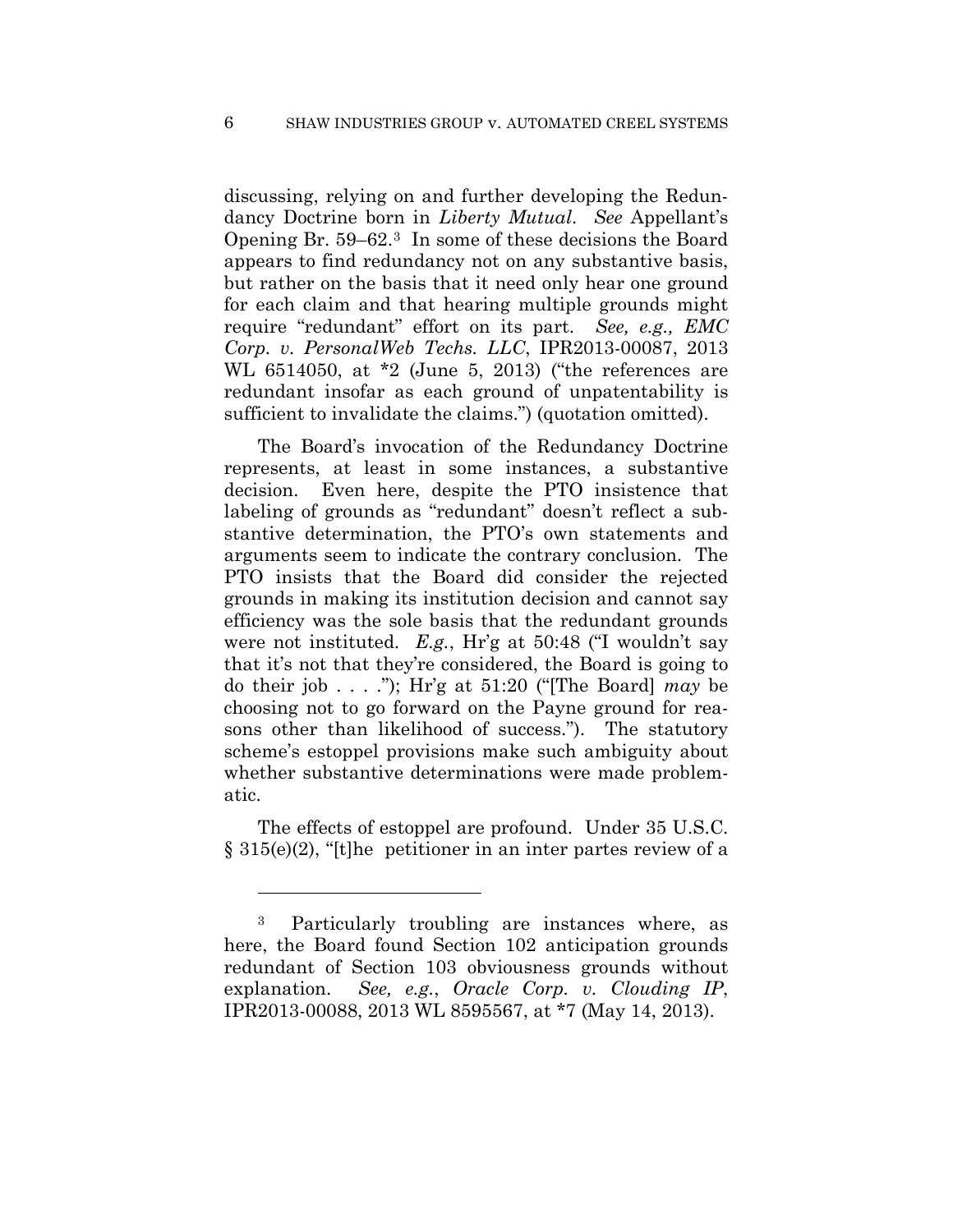claim in a patent under this chapter that results in a final written decision . . . may not assert either in a civil action . . . or in a proceeding before the International Trade Commission . . . that the claim is invalid on any ground that the petitioner raised *or reasonably could have raised* during that inter partes review." (emphasis added). Indeed, the potential for estoppel is one of the important considerations for defendants in deciding whether or not to file an IPR petition.4

The PTO asserts that estoppel will not attach to redundant grounds because grounds that are not instituted are not those the petitioner "raised or reasonably could have raised." *See, e.g.*, PTO Br. 32 n.20, 37–39; Hr'g at 32:38–44. ("We would not find estoppel on that Paynebased ground because we did not institute on it."). Whether estoppel applies, however, is not for the Board or the PTO to decide. Nor is it for us to decide in the first instance, despite the invitation from Shaw Industries, because the issue is not properly before us. *See* Appellant's Opening Br. 75–76. Instead, whether the "redundant" grounds are subject to estoppel must be determined in the first instance by the district court or the U.S. International Trade Commission. 35 U.S.C. § 315(e)(2). These tribunals should not have to parse cryptic statements or search out uncited doctrines to make this determination.

<sup>4</sup> *E.g.*, Saurabh Vishnubhakat, Arti K. Rai, Jay P. Kesan, *Strategic Decision Making in Dual PTAB and District Court Proceedings*, BERKELEY TECH, L.J. (forthcoming 2016) (manuscript 15), *available at* http://papers.ssrn.com/sol3/papers.cfm?abstract\_id=27310 02.